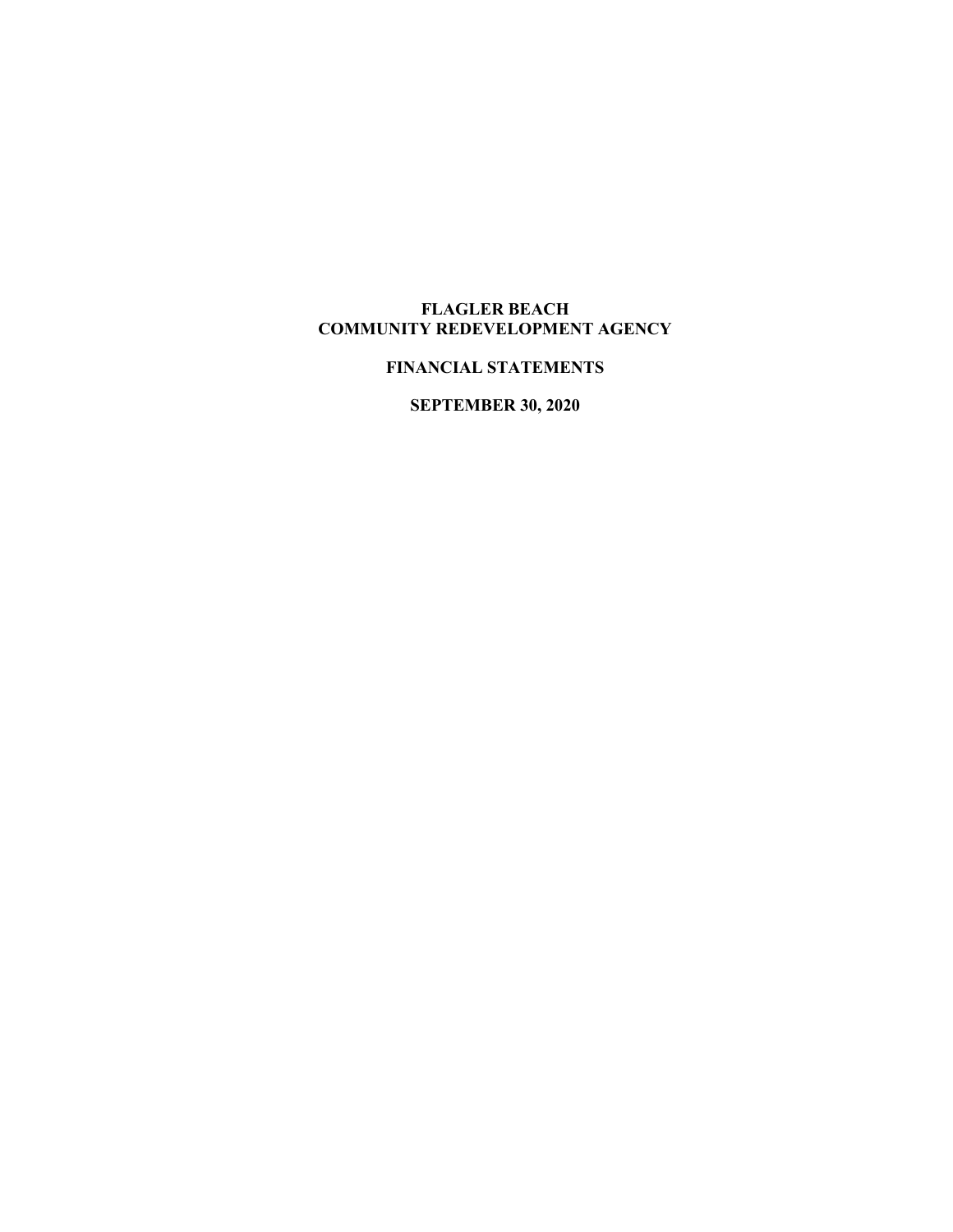#### **FLAGLER BEACH COMMUNITY REDEVELOPMENT AGENCY TABLE OF CONTENTS SEPTEMBER 30, 2020**

|                                                                                                                                                                                                                          | Page<br>Number(s) |
|--------------------------------------------------------------------------------------------------------------------------------------------------------------------------------------------------------------------------|-------------------|
| <b>Independent Auditors' Report</b>                                                                                                                                                                                      | $1 - 2$           |
| <b>Management's Discussion and Analysis</b>                                                                                                                                                                              | $3 - 5$           |
| <b>Basic Financial Statements</b>                                                                                                                                                                                        |                   |
| Balance Sheet / Statement of Net Position                                                                                                                                                                                | 6                 |
| Statement of Revenues, Expenditures, and Changes in Fund Balance / Statement of                                                                                                                                          |                   |
| Activities                                                                                                                                                                                                               | 7                 |
| Notes to Financial Statements                                                                                                                                                                                            | $8 - 14$          |
| <b>Required Supplementary Information</b>                                                                                                                                                                                |                   |
| Schedule of Revenues, Expenditures, and Changes in Fund Balance – Budget and<br>Actual                                                                                                                                   | 16                |
| Independent Auditors' Report on Internal Control Over Financial Reporting and<br>on Compliance and Other Matters Based on an Audit of Financial Statements<br>Performed in Accordance with Government Auditing Standards | $17 - 18$         |
|                                                                                                                                                                                                                          |                   |
| Independent Auditors' Management Letter Required by Chapter 10.550, Rules<br>of the State of Florida Office of the Auditor General                                                                                       | $19 - 20$         |
| <b>Independent Accountants' Examination Report</b>                                                                                                                                                                       | 21                |
| <b>Management's Responses to Findings</b>                                                                                                                                                                                | 22                |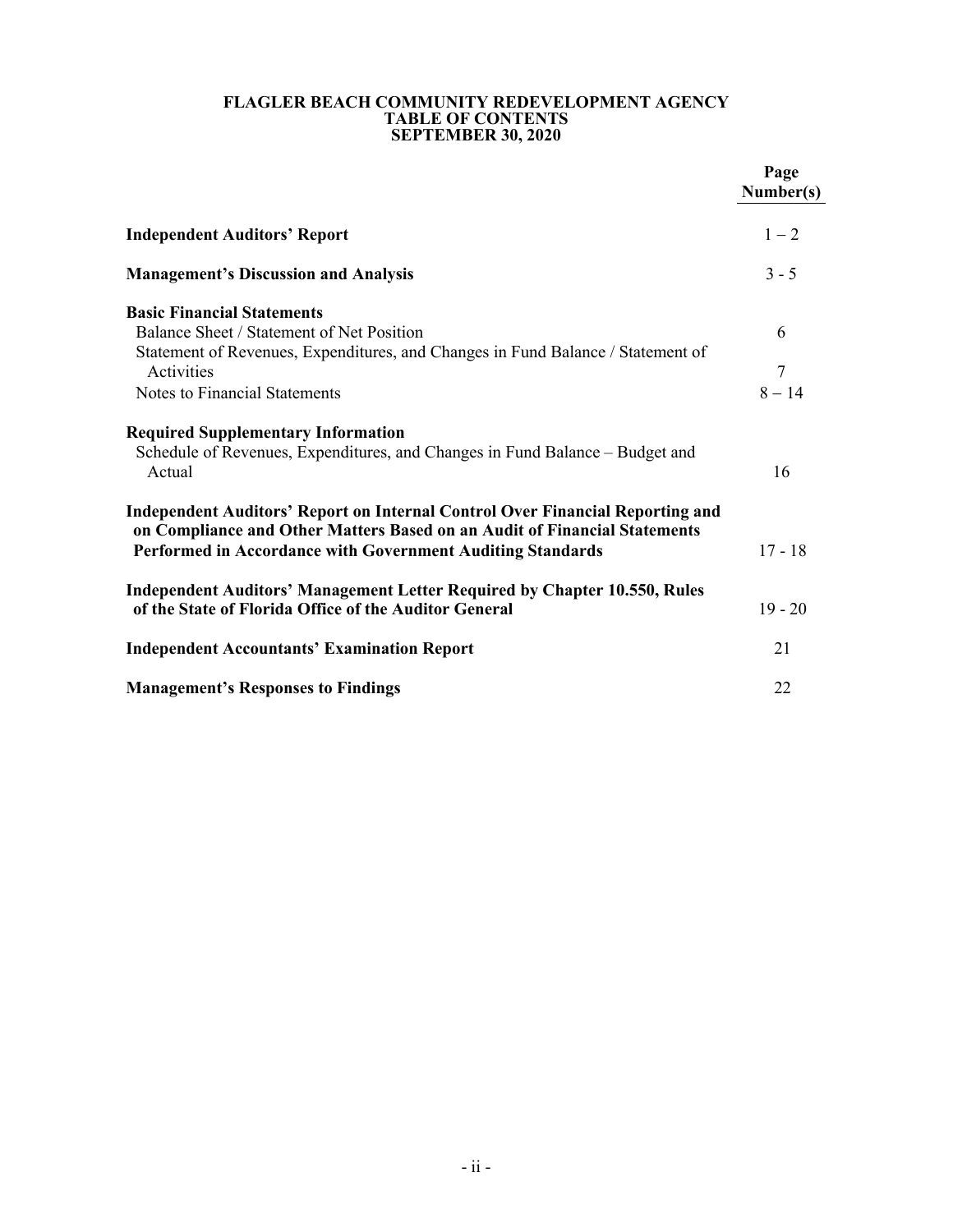

## **INDEPENDENT AUDITORS' REPORT**

To the Governing Board, Flagler Beach Community Redevelopment Agency:

### **Report on the Financial Statements**

We have audited the accompanying financial statements of the governmental activities and each major fund of the Flagler Beach Redevelopment Agency (the CRA), as of and for the year ended September 30, 2020, and the related notes to the financial statements, which collectively comprise the CRA's basic financial statements as listed in the table of contents.

### *Management's Responsibility for the Financial Statements*

The CRA's management is responsible for the preparation and fair presentation of these financial statements in accordance with accounting principles generally accepted in the United States of America; this includes the design, implementation, and maintenance of internal control relevant to the preparation and fair presentation of financial statements that are free from material misstatement, whether due to fraud or error.

### *Auditors' Responsibility*

Our responsibility is to express opinions on these financial statements based on our audit. We conducted our audit in accordance with auditing standards generally accepted in the United States of America and the standards applicable to financial audits contained in *Government Auditing Standards*, issued by the Comptroller General of the United States. Those standards require that we plan and perform the audit to obtain reasonable assurance about whether the financial statements are free from material misstatement.

An audit involves performing procedures to obtain audit evidence about the amounts and disclosures in the financial statements. The procedures selected depend on the auditors' judgment, including the assessment of the risks of material misstatement of the financial statements, whether due to fraud or error. In making those risk assessments, the auditor considers internal control relevant to the entity's preparation and fair presentation of the financial statements in order to design audit procedures that are appropriate in the circumstances, but not for the purpose of expressing an opinion on the effectiveness of the entity's internal control. Accordingly, we express no such opinion. An audit also includes evaluating the appropriateness of accounting policies used and the reasonableness of significant accounting estimates made by management, as well as evaluating the overall presentation of the financial statements.

We believe that the audit evidence we have obtained is sufficient and appropriate to provide a basis for our audit opinions.

121 Executive Circle 133 East Indiana Avenue Daytona Beach, FL 32114-1180 DeLand, FL 32724-4329 Telephone: 386-257-4100 Telephone: 386-738-3300

5931 NW 1st Place Gainesville, FL 32607-2063 Telephone: 352-378-1331

2477 Tim Gamble Place, Suite 200 Tallahassee, FL 32308-4386 Telephone: 850-386-6184

Website: www.jmco.com | Email: info@jmco.com | Member of AGN International with offices in principal cities worldwide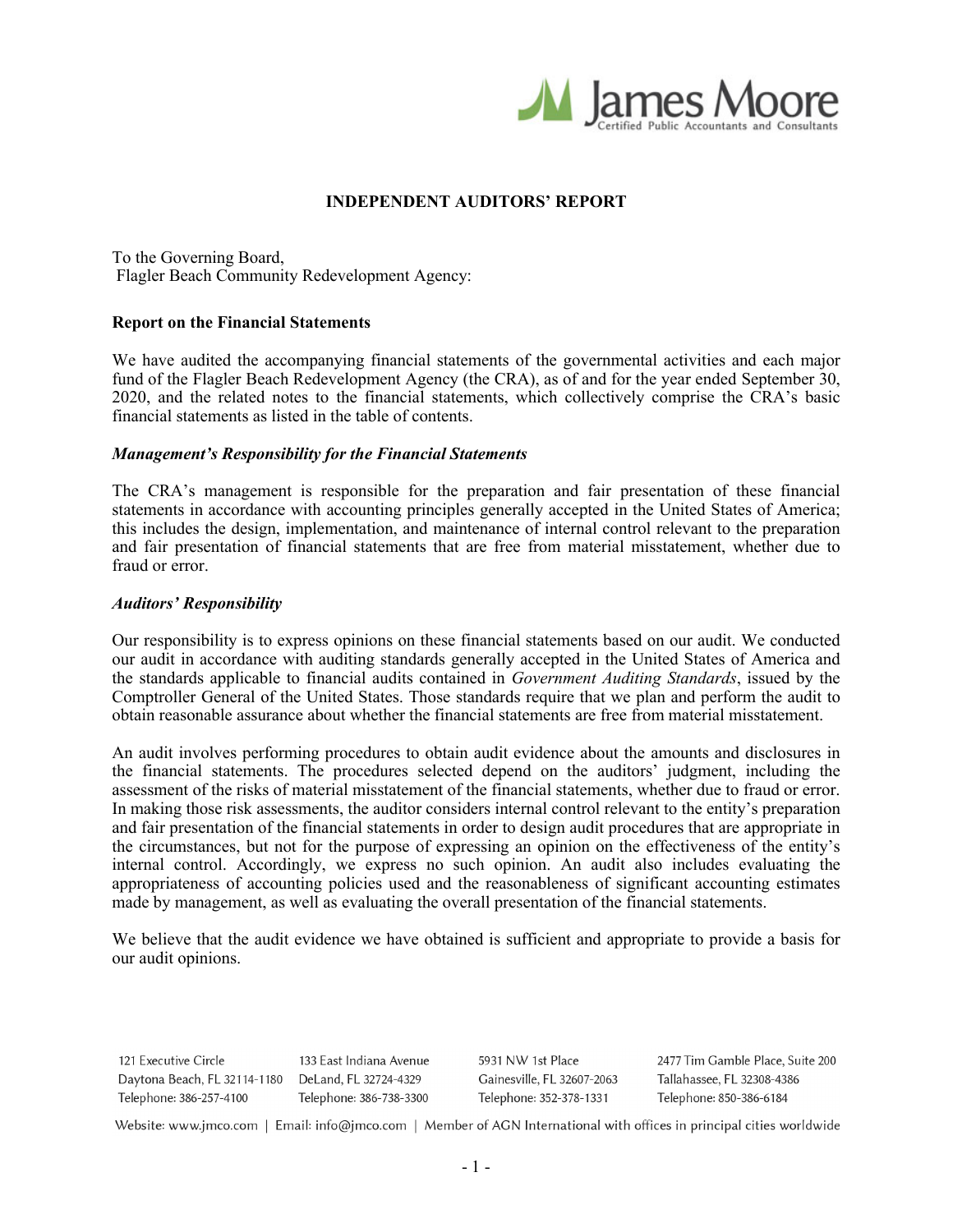#### *Opinions*

In our opinion, the financial statements referred to above present fairly, in all material respects, the respective financial position of the governmental activities and each major fund, and the aggregate remaining fund information of the CRA, as of September 30, 2020, and the respective changes in financial position for the year then ended in conformity with accounting principles generally accepted in the United States of America.

#### *Emphasis of Matter - Prior Period Adjustment*

As a result of 2019 financial statement corrections, the CRA reported a restatement of the beginning net position in its Governmental Activities, as described in Note 8 to the financial statements. Our opinion is not modified with respect to this matter.

#### *Other Matters*

#### *Required Supplementary Information*

Accounting principles generally accepted in the United States of America require that the management's discussion and analysis and required supplementary information, as listed in the table of contents, be presented to supplement the basic financial statements. Such information, although not a part of the basic financial statements, is required by the Governmental Accounting Standards Board, who considers it to be an essential part of financial reporting for placing the basic financial statements in an appropriate operational, economic, or historical context. We have applied certain limited procedures to the required supplementary information in accordance with auditing standards generally accepted in the United States of America, which consisted of inquiries of management about the methods of preparing the information and comparing the information for consistency with management's responses to our inquiries, the basic financial statements, and other knowledge we obtained during our audit of the basic financial statements. We do not express an opinion or provide any assurance on the information because the limited procedures do not provide us with sufficient evidence to express an opinion or provide any assurance.

#### **Other Reporting Required by** *Government Auditing Standards*

In accordance with *Government Auditing Standards*, we have also issued our report dated July 27, 2021, on our consideration of the CRA's internal control over financial reporting and on our tests of its compliance with certain provisions of laws, regulations, contracts, and grant agreements and other matters. The purpose of that report is to describe the scope of our testing of internal control over financial reporting and compliance and the results of that testing, and not to provide an opinion on internal control over financial reporting or on compliance. That report is an integral part of an audit performed in accordance with *Government Auditing Standards* in considering the CRA's internal control over financial reporting and compliance.

Daytona Beach, Florida July 27, 2021

James Masse : lo., P.L.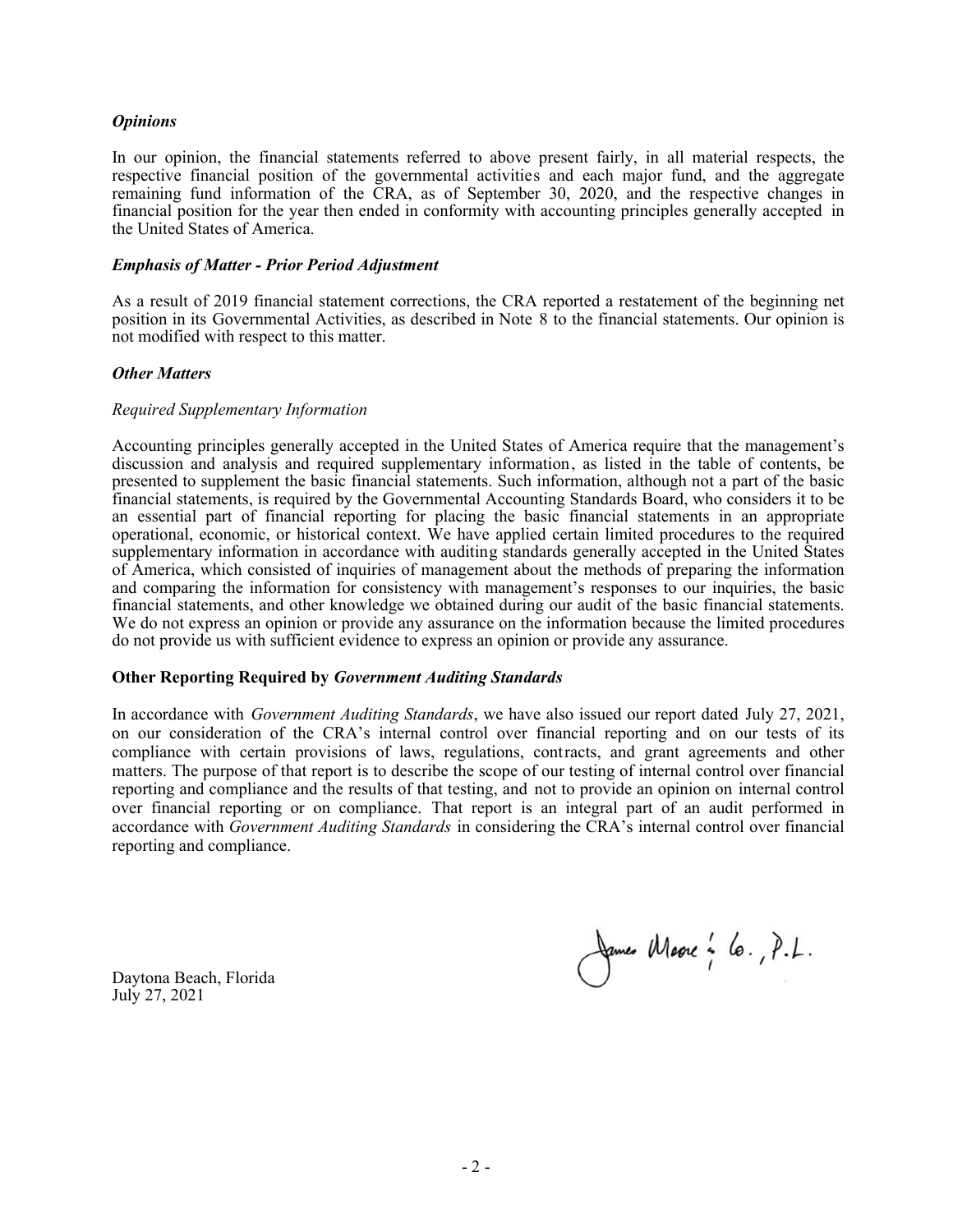## **MANAGEMENT'S DISCUSSION AND ANALYSIS**

The Flagler Beach Community Redevelopment Agency's (the CRA) management's discussion and analysis (MD&A) is designed to (a) assist the reader in focusing on significant financial issues, (b) provide an overview of the County's financial activity, (c) identify changes in the County's financial position (its ability to address the next and subsequent year challenges), (d) identify any material deviations from the financial plan (the approved budget), and (e) identify individual fund issues or concerns.

Since the MD&A is designed to focus on current year activities, resulting changes, and currently known facts, it should be read in conjunction with the CRA's financial statements which follow this section.

### *Financial Highlights*

- The assets of the CRA exceeded its liabilities at September 30, 2020, by \$ 2,597,656 (net position). Of this amount, \$2,318,631 was the net investment in capital assets and \$279,025 was restricted for redevelopment purposes.
- As of September 30, 2020, the CRA's reported ending fund balances of \$287,285. Fund balance saw a change of \$75,146 when compared to the prior year.
- The CRA's long-term debt obligations did not change from the prior year due to timing of regularly scheduled payments.
- The CRA's capital assets, net of accumulated depreciation decreased by \$193,937 due to an increase of approximately \$128,000 for the re-paving of the parking lot at the Wickline Complex, offset by depreciation expense of approximately \$320,000 in the current year.

The MD&A is intended to serve as an introduction to the CRA's basic financial statements, which are comprised of three components: 1) government-wide financial statements, 2) fund financial statements and 3) notes to the financial statements.

### *Overview of the Financial Statements*

This annual report consists of four components: 1) management's discussion and analysis (this section), 2) government-wide and fund financial statements, 3) notes to the financial statements, and 4) required supplementary information.

### *Government-wide Financial Statements*

Government-wide financial statements provide readers with a broad overview of the CRA's finances in a manner similar to a private-sector business. The governmental activities of the CRA include providing access to healthcare services for the indigent.

The statement of net position presents information on all of the CRA's assets and liabilities, with the difference between the two reported as net position. This statement serves a purpose similar to that of the balance sheet of a private-sector business. Over time, increases or decreases in net position may serve as one indicator of whether the financial position of the CRA is improving or deteriorating.

The statement of activities presents information showing how the government's net position changed during the fiscal year. All changes in net position are reported using the modified cash basis of accounting.

### *Notes to the Financial Statements*

The notes to the financial statements provide additional information that is essential to a full understanding of the data provided in the government-wide and fund financial statements.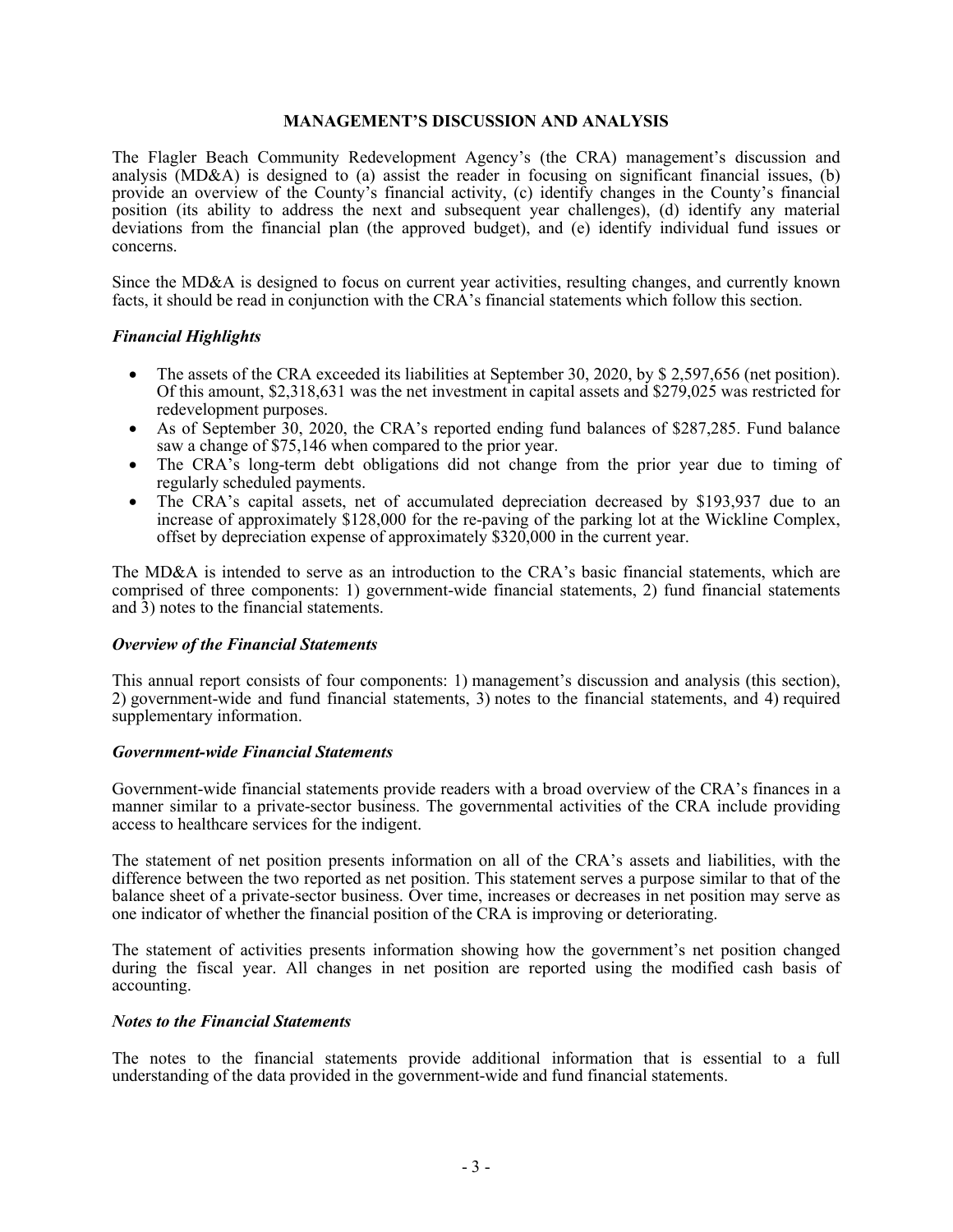### *Government-wide Financial Analysis*

### *Statement of Net Position*

The following is a summary of the CRA's governmental activities net position for each of the past two years:

|                                  | <b>Governmental Activities</b> |           |      |           |  |  |
|----------------------------------|--------------------------------|-----------|------|-----------|--|--|
|                                  |                                | 2020      | 2019 |           |  |  |
| <b>ASSETS</b>                    |                                |           |      |           |  |  |
| Current and other assets         | \$                             | 299,938   | \$   | 303,304   |  |  |
| Capital assets, net              |                                | 2,971,631 |      | 3,165,568 |  |  |
| Total assets                     | \$.                            | 3,271,569 |      | 3,468,872 |  |  |
| <b>LIABILITIES</b>               |                                |           |      |           |  |  |
| Current liabilities              | \$                             | 20,913    | \$   | 91,165    |  |  |
| Noncurrent liabilities           |                                | 653,000   |      | 653,000   |  |  |
| <b>Total liabilities</b>         | $\mathcal{S}$                  | 673,913   | \$   | 744,165   |  |  |
| <b>NET POSITION</b>              |                                |           |      |           |  |  |
| Net investment in capital assets | \$                             | 2,318,631 | \$   | 2,512,568 |  |  |
| Restricted                       |                                | 279,025   |      | 212,139   |  |  |
| Total net position               |                                | 2,597,656 |      | 2,724,707 |  |  |

### *Statement of Activities*

The following is a summary of the changes in the CRA's governmental activities net position for each of the past two years:

|                                              | <b>Governmental Activities</b> |           |      |            |  |  |
|----------------------------------------------|--------------------------------|-----------|------|------------|--|--|
|                                              |                                | 2020      | 2019 |            |  |  |
| <b>REVENUES</b>                              |                                |           |      |            |  |  |
| Property taxes                               | \$                             | 311,296   | S    | 270,903    |  |  |
| <b>EXPENSES</b>                              |                                |           |      |            |  |  |
| Community redevelopment                      |                                | 98,836    |      | 102,705    |  |  |
| Interest on long-term debt                   |                                | 17,114    |      | 19,137     |  |  |
| Depreciation                                 |                                | 322,397   |      | 313,833    |  |  |
| Total expenses                               |                                | 438,347   |      | 435,675    |  |  |
| Change in net position                       |                                | (127,051) |      | (164, 772) |  |  |
| Net position, beginning of year, as restated |                                | 2,724,707 |      | 2,889,479  |  |  |
| Net position, end of year                    |                                | 2,597,656 |      | 2,724,707  |  |  |

### *Financial Analysis of the General Fund*

The focus of the CRA's governmental funds is to provide information on near-term inflows, outflows, and balances of spendable resources. Such information is useful in assessing the CRA's financing requirements.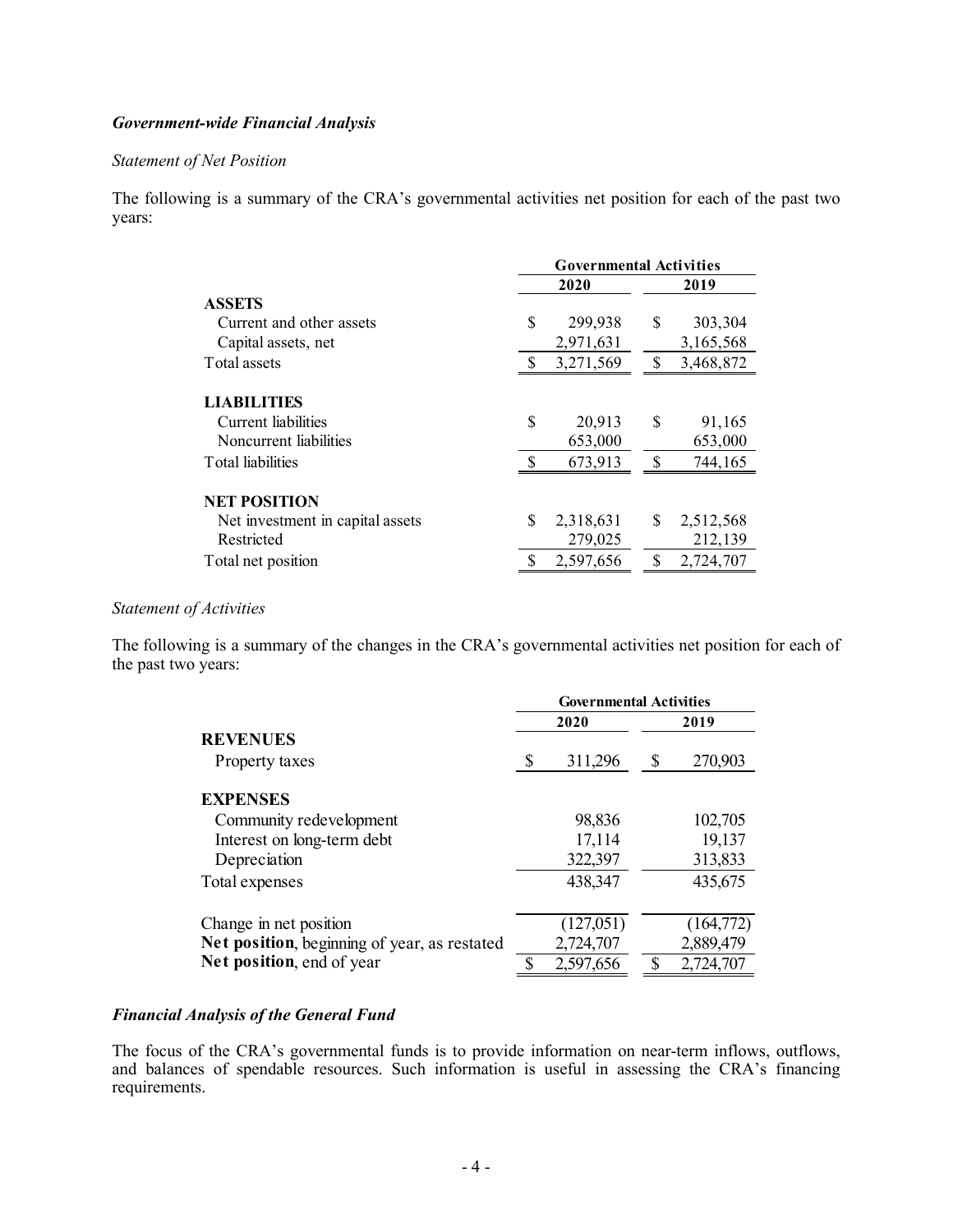As of the end of the current fiscal year, the CRA's general fund reported an ending fund balance of \$287,285, a change of \$75,146, in comparison with the prior year.

At the end of the current fiscal year, the entire fund balance was restricted for community redevelopment. As the CRA is focused on reinvestment revenues into the CRA district and does not have significant annual operational costs, the CRA does not maintain specific reserve levels for operations.

## *General Fund Budgetary Highlights*

Significant variations between original and final budget amounts were due primarily to increases in capital outlay expenditures of \$53,460.

Actual expenditures in the general fund were \$124,471 less than final budget amounts. The main reason for this is due to the timing of principal retirement and other expenditures.

Budgetary comparisons between the final budget and actual results can be found on page 16 of this report.

## *Capital Assets*

The CRA's investment in capital assets for its governmental activities as of September 30, 2020, amounts to \$2,971,631 (net of accumulated depreciation). This investment in capital assets includes infrastructure and improvements. Additional information on the CRA's capital assets can be found in Note (4) on page 12 of this report.

### *Long-Term Debt*

The CRA's long-term liabilities as of September 30, 2020, amount to \$653,000 and did not change during the current fiscal year due to timing of payments. Additional information on the CRA's long-term liabilities can be found in Note (4) on page 12 of this report.

### *Economic Factors and Next Year's Budget*

There are many challenges facing local governments today. Property values have continued to increase in recent years, contributing to related growth in the revenues of the CRA. While property values for the 2020-2021 fiscal year have increased, the future outlook of property values during and after the COVID-19 pandemic, and any potential impact they will have on the CRA's finances, are unknown.

### *Requests for Information*

This report is designed to provide an overview of the CRA's finances for those with an interest in this area. Questions concerning any of the information found in this report, or requests for additional information, should be directed to the Finance Director, City of Flagler Beach, Florida, 105 South Second Street, Flagler Beach, FL 32136.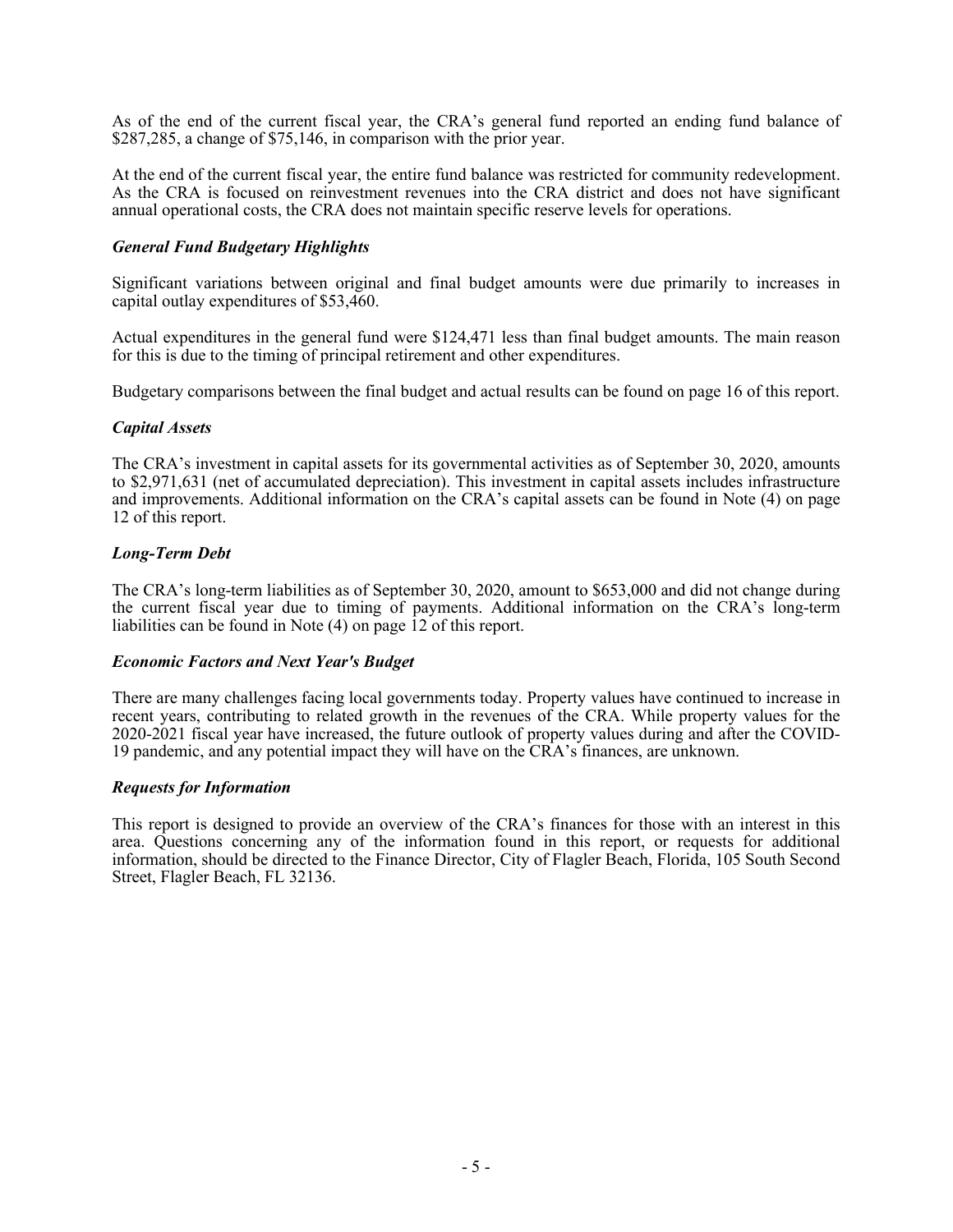## **FLAGLER BEACH COMMUNITY REDEVELOPMENT AGENCY BALANCE SHEET / STATEMENT OF NET POSITION SEPTEMBER 30, 2020**

|                                                   |               |                      |                          |                    |              | <b>Statement of</b> |
|---------------------------------------------------|---------------|----------------------|--------------------------|--------------------|--------------|---------------------|
|                                                   |               | <b>Balance Sheet</b> |                          |                    |              | <b>Net Position</b> |
|                                                   |               | <b>CRA</b>           |                          |                    |              | Governmental        |
|                                                   |               | Fund                 |                          | <b>Adjustments</b> |              | <b>Activities</b>   |
|                                                   |               |                      |                          |                    |              |                     |
| <b>ASSETS</b>                                     |               |                      |                          |                    |              |                     |
| Cash and cash equivalents                         | $\mathbb{S}$  | 298,976              | $\mathbb{S}$             |                    | $\mathbb{S}$ | 298,976             |
| Due from primary government                       |               | 962                  |                          |                    |              | 962                 |
| Capital assets:                                   |               |                      |                          |                    |              |                     |
| Depreciable, net                                  |               |                      |                          | 2,971,631          |              | 2,971,631           |
| <b>Total</b> assets                               | $\mathcal{S}$ | 299,938              | $\overline{\mathcal{S}}$ | 2,971,631          | $\mathbb{S}$ | 3,271,569           |
| <b>LIABILITIES</b>                                |               |                      |                          |                    |              |                     |
| Accounts payable and accrued liabilities          | \$            | 7,441                | \$                       |                    | \$           | 7,441               |
| Accrued interest                                  |               |                      |                          | 8,260              |              | 8,260               |
| Due to primary government                         |               | 5,212                |                          |                    |              | 5,212               |
| Noncurrent liabilities:                           |               |                      |                          |                    |              |                     |
| Due within one year:                              |               |                      |                          |                    |              |                     |
| Bonds and notes payable                           |               |                      |                          | 58,000             |              | 58,000              |
| Due in more than one year:                        |               |                      |                          |                    |              |                     |
| Bonds and notes payable                           |               |                      |                          | 595,000            |              | 595,000             |
| <b>Total liabilities</b>                          |               | 12,653               |                          | 661,260            |              | 673,913             |
| <b>FUND BALANCE / NET POSITION</b>                |               |                      |                          |                    |              |                     |
| Fund Balance:                                     |               |                      |                          |                    |              |                     |
| Restricted for:                                   |               |                      |                          |                    |              |                     |
| Community redevelopment                           |               | 287,285              |                          | (287, 285)         |              |                     |
| Net Position:                                     |               |                      |                          |                    |              |                     |
| Net investment in capital assets                  |               |                      |                          | 2,318,631          |              | 2,318,631           |
| Restricted for:                                   |               |                      |                          |                    |              |                     |
| Community redevelopment                           |               |                      |                          | 279,025            |              | 279,025             |
| Total fund balance / net position                 |               | 287,285              |                          | 2,310,371          |              | 2,597,656           |
|                                                   |               |                      |                          |                    |              |                     |
| Total liabilities and fund balance / net position | \$            | 299,938              | \$                       | 2,971,631          | \$           | 3,271,569           |

The accompanying notes to financial statements are an integral part of this statement.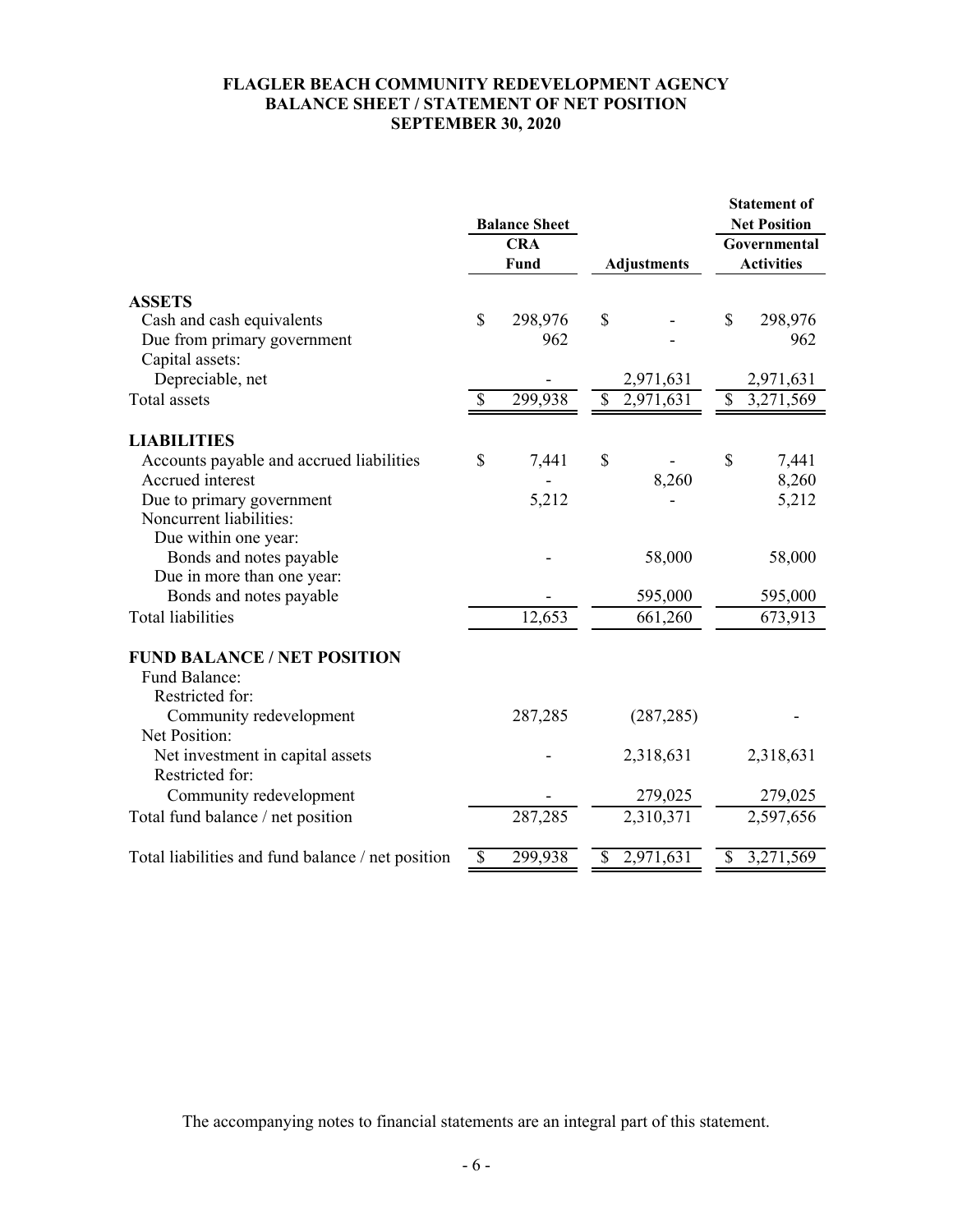#### **FLAGLER BEACH COMMUNITY REDEVELOPMENT AGENCY STATEMENT OF REVENUES, EXPENDITURES AND CHANGES IN FUND BALANCE / STATEMENT OF ACTIVITIES FOR THE YEAR ENDED SEPTEMBER 30, 2020**

|                                                             | <b>Statement of</b><br>Revenues,<br>Expenditures,<br>and Changes in<br><b>Fund Balance</b><br><b>CRA</b> |   |                    | <b>Statement of</b><br><b>Activities</b><br>Governmental |
|-------------------------------------------------------------|----------------------------------------------------------------------------------------------------------|---|--------------------|----------------------------------------------------------|
|                                                             | Fund                                                                                                     |   | <b>Adjustments</b> | <b>Activities</b>                                        |
| <b>Revenues</b>                                             |                                                                                                          |   |                    |                                                          |
| Taxes                                                       | \$<br>311,296                                                                                            | S |                    | \$<br>311,296                                            |
| <b>Expenditures / expenses</b>                              |                                                                                                          |   |                    |                                                          |
| Current:                                                    |                                                                                                          |   |                    |                                                          |
| Community redevelopment                                     | 98,836                                                                                                   |   |                    | 98,836                                                   |
| Capital outlay                                              | 128,460                                                                                                  |   | (128, 460)         |                                                          |
| Debt service:                                               |                                                                                                          |   |                    |                                                          |
| Interest and fiscal charges                                 | 8,854                                                                                                    |   | 8,260              | 17,114                                                   |
| Depreciation                                                |                                                                                                          |   | 322,397            | 322,397                                                  |
| Total expenditures / expenses                               | 236,150                                                                                                  |   | 202,197            | 438,347                                                  |
| Net change in fund balance / net position                   | 75,146                                                                                                   |   | (202, 197)         | (127,051)                                                |
| Fund balance / net position, beginning of year, as restated | 212,139                                                                                                  |   | 2,512,568          | 2,724,707                                                |
| <b>Fund balance / net position, end of year</b>             | 287,285                                                                                                  | S | 2,310,371          | 2,597,656                                                |

The accompanying notes to financial statements are an integral part of this statement.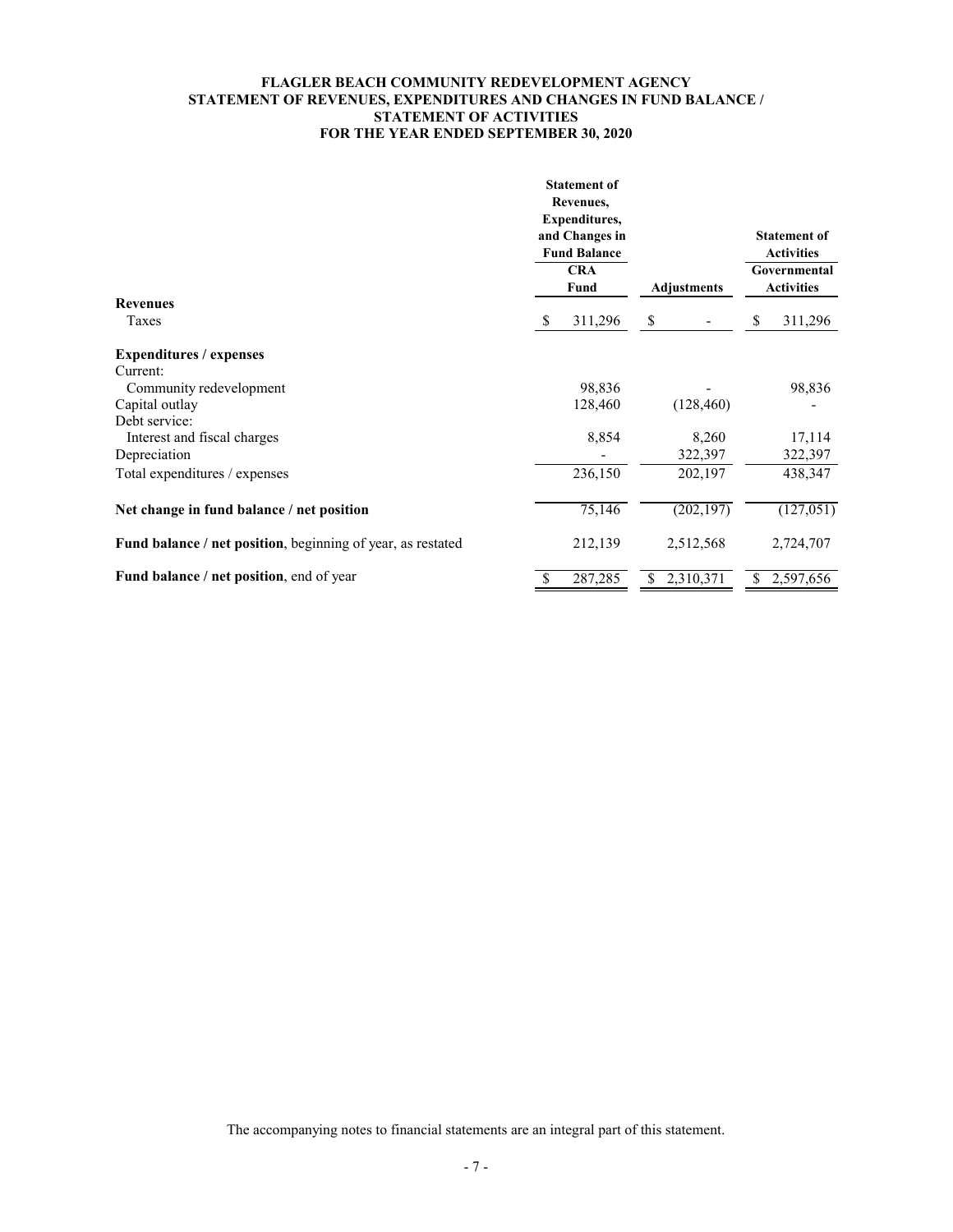## (1) **Summary of Significant Accounting Policies:**

The financial statements of the Flagler Beach Community Redevelopment Agency (the CRA), have been prepared in conformance with accounting principles generally accepted in the United States of America as applicable to governmental units. The Governmental Accounting Standards Board (GASB) is the accepted body for promulgating governmental accounting and financial reporting principles and the CRA has adopted the GASB Codification. The following is a summary of the CRA's significant accounting policies:

(a) **Reporting entity—The Flagler Beach Community Redevelopment Agency was created on** May 9, 2002, by City Resolution 2002-19 of the City of Flagler Beach, Florida (the City), pursuant to Florida Statute 163.387, to account for the receipt and expenditure of property tax revenues from the tax increment financing district to support redevelopment in the designated community redevelopment area. Since the City is financially accountable for the activities of the CRA, its governing board is the same, and its relationship to the CRA is significant, the CRA is considered to be a blended component unit in the City's financial statements, where it is also reported as a major special revenue fund.

The CRA has determined there are no component units that meet criteria for inclusion in the CRA's financial statements.

(b) **Government-wide and fund financial statements**The government-wide financial statements (i.e., the statement of net position and the statement of activities) report information on all of the activities of the CRA. The CRA only has governmental activities and does not engage in any business-type activity. Direct expenses are those that are clearly identifiable with a specific function or segment. General revenues include ad valorem taxes and interest income. Fund financial statements are presented for the CRA's General Fund. The General Fund, which accounts for all financial operations of the CRA, is considered to be a major fund and is the only fund of the CRA.

(c) **Measurement focus, basis of accounting, and financial statement presentation—The** government-wide financial statements are reported using the *economic resources measurement focus* and the *accrual basis of accounting*. Revenues are recorded when earned, and expenses are recorded when a liability is incurred, regardless of the timing of related cash flows. Grants and similar items are recognized as revenue when all eligibility requirements imposed by the grantor have been met.

Governmental fund financial statements are reported using the *current financial resources measurement focus* and the *modified accrual basis of accounting*. Revenues are recognized when they are both measurable and available. Revenues are considered to be available when they are collectible within the current period or soon enough thereafter to pay liabilities of the current period. For this purpose, the CRA considers property revenues to be available if they are collected within 60 days of the end of the current period. Grants, other intergovernmental revenues, charges for services, licenses and interest associated with the current fiscal period are all considered to be susceptible to accrual and so have been recognized as revenues of the current fiscal period. Expenditures generally are recorded when a liability is incurred. However, expenditures related to long-term agreements are recorded only when payment is due.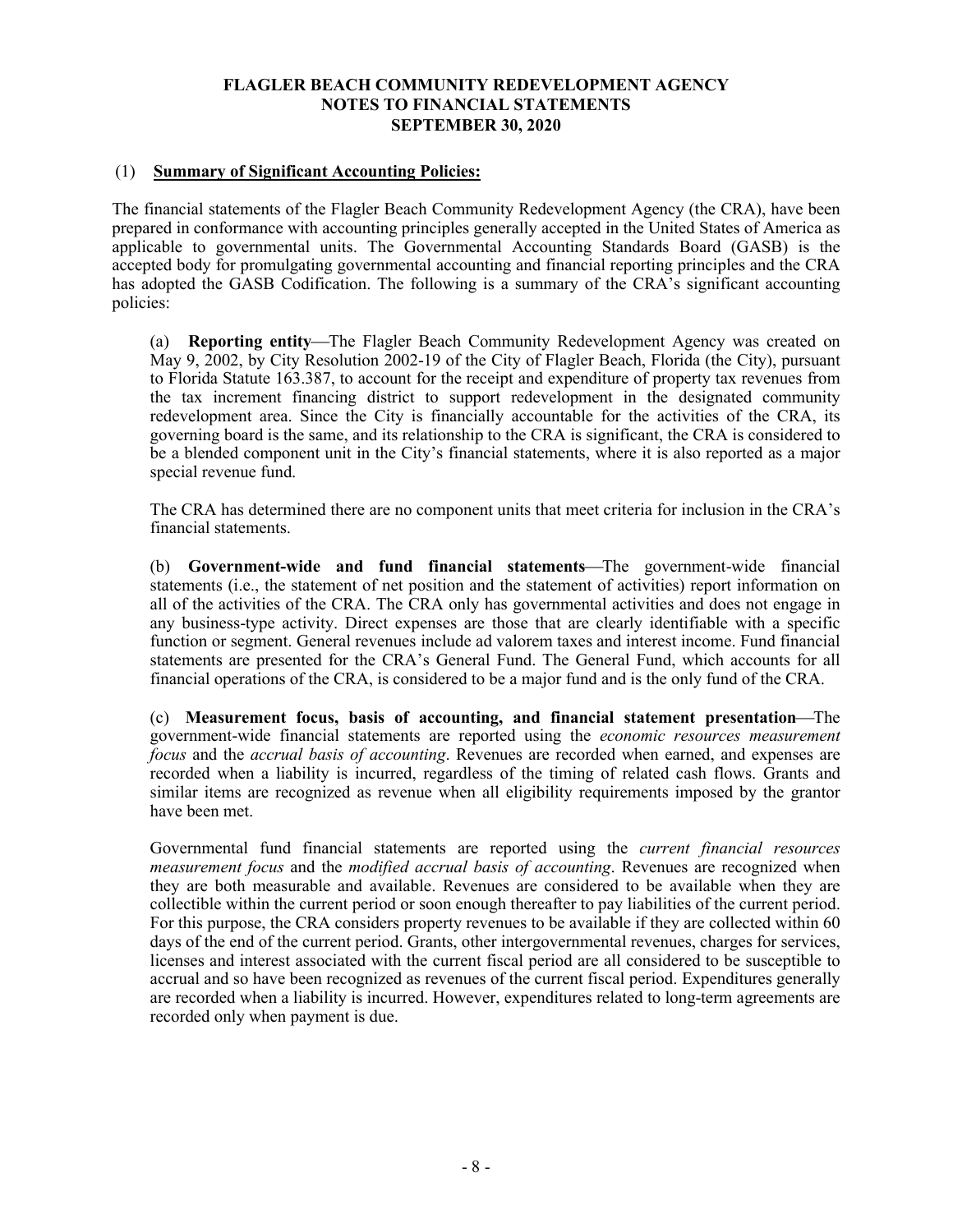## (1) **Summary of Significant Accounting Policies:** (Continued)

(d) **Budgets and budgetary accounting—The governing board of the CRA adopts an annual** operating budget, which is prepared on a modified accrual basis and can be amended by the board throughout the year. At the fund level, actual expenditures cannot exceed the budgeted amounts. The accompanying budgeted financial statements for the General Fund reflect the final budget authorization amounts, including all amendments.

(e) Deposits and investments—The CRA's cash and cash equivalents include cash on hand, demand deposits and short-term investments that are readily convertible to known amounts of cash. Investments with original maturities of three months or less are considered to be cash equivalents.

(f) **Receivables and payables—Activity between the CRA and the City has been classified as** amount due to/from the primary government on the balance sheet and statement of net position. All trade and property tax receivables are reported net of an allowance for uncollectible accounts, which is based upon management's analysis of outstanding balances and historical trends. At September 30, 2020, all of the CRA's receivables were considered fully collectible.

 $(g)$  **Inventories**—The cost of inventory, if any, is accounted for on the consumption basis wherein inventories are charged as expenditures when used, rather than when purchased. All inventories are valued at cost, which approximates market, by using the weighted average valuation method.

(h) **Prepaid items**—Certain payments to vendors, if any, reflect costs applicable to future accounting periods and are recorded as prepaid items in both government-wide and fund financial statements.

(i) **Capital assets** Capital assets, which include property, plant, equipment, and infrastructure assets (e.g., roads, sidewalks, and similar items), are reported in the government-wide financial statements. Capital assets are defined as assets with an initial, individual cost of more than \$5,000 and an estimated useful life of greater than one year. Such assets are recorded at historical cost or estimated historical cost if purchased or constructed. Donated capital assets are recorded at estimated acquisition value at the date of donation. The costs of normal maintenance and repairs that do not add to the value of the asset or materially extend asset lives are not capitalized, but charged to operating expense as incurred. Major outlays for capital assets and improvements are capitalized as projects are constructed.

Property, plant, and equipment are depreciated using the straight-line method over the following estimated useful lives:

|                                | <b>Assets</b> |  | Years                       |
|--------------------------------|---------------|--|-----------------------------|
| Improvements<br>Infrastructure |               |  | 15 years<br>$15 - 40$ years |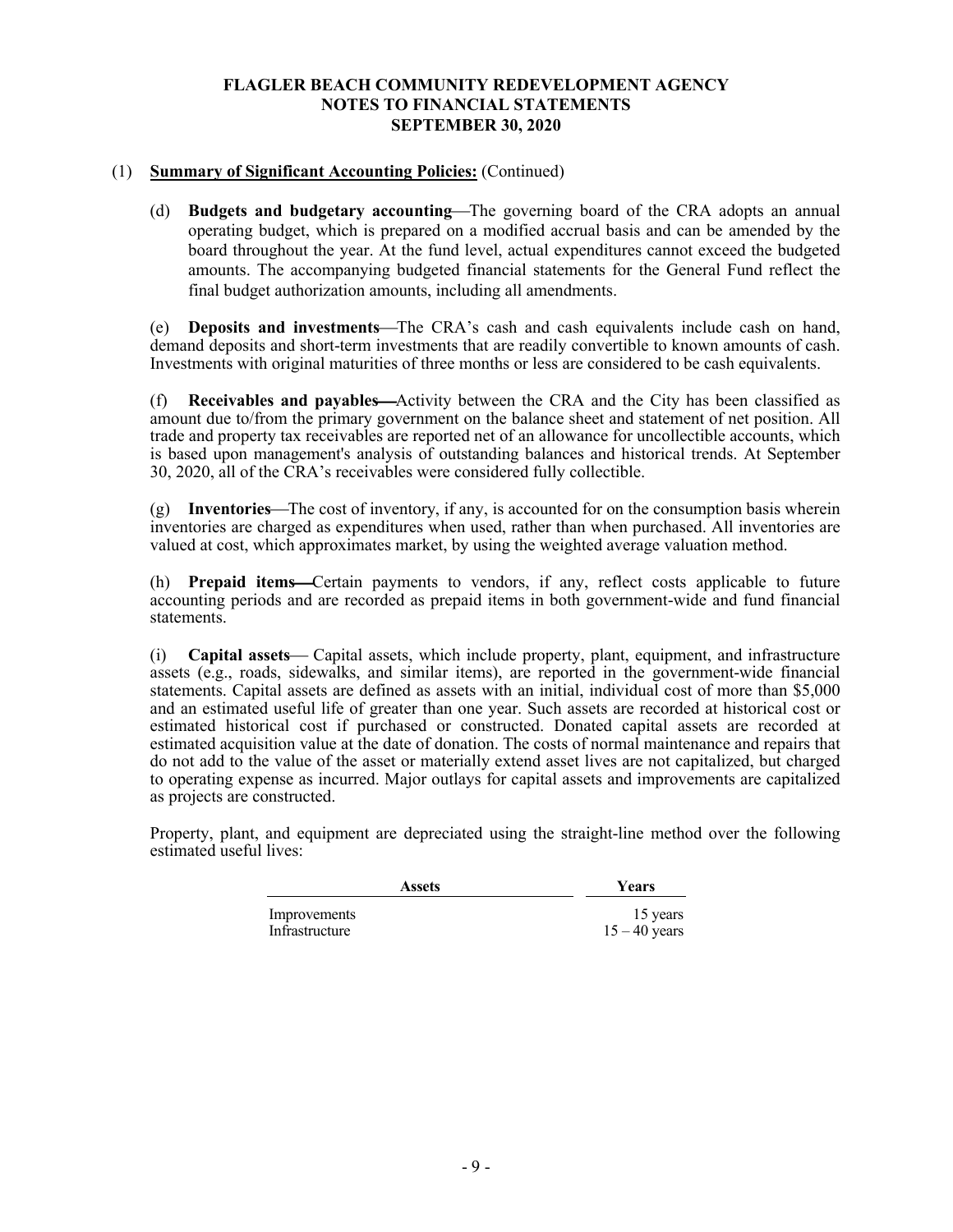## (1) **Summary of Significant Accounting Policies:** (Continued)

(i) **Long-term obligations**—In the government-wide financial statements, long-term debt and other long-term obligations, as applicable, are reported as liabilities in the CRA's governmental activities. Original issue bond premiums and discounts are deferred and amortized over the life of the bonds using the effective interest method. Bonds payable are reported net of the applicable bond premium or discount. In the fund financial statements, governmental fund types recognize premiums and discounts, during the current period. The face amount of debt issued is reported as other financing sources. Premiums received on debt issuance are reported as other financing uses.

Issuance costs, whether or not withheld from the actual debt proceeds received, are reported as debt service expenditures.

The CRA does not have any employees. Any employees who provide services to the CRA are employees of the primary government and do so at either no charge to the CRA, or any allocations made to the CRA represent reimbursements by the CRA to the primary government for services rendered (any items recorded to personnel expense accounts are only for ease of tracking the reimbursement amounts). As a result, there is no compensated absences, other post-employment benefits (OPEB), or pension liabilities recorded on the CRA's financial statements.

(k) **Fund equity—In** the fund financial statements, governmental funds report fund balance classifications that comprise a hierarchy based primarily on the extent to which the CRA is bound to honor constraints on the specific purposes for which amounts in those funds can be spent. Those classifications are as follows:

*Nonspendable* – amounts not available to be spent or not in spendable form, such as inventory and prepaid items.

*Restricted* – amounts constrained to specific purposes by their providers (such as grantors and higher levels of government), through constitutional provisions or by enabling legislation.

*Committed* – amounts constrained to specific purposes based on actions taken by the CRA governing board through ordinance.

*Assigned* – amounts the CRA intends to use for a specific purpose. Intent can be expressed by the CRA governing board or by an official or body which the Board delegates authority.

*Unassigned* – amounts that are available for any purpose.

When an expenditure is incurred for purposes for which both restricted and unrestricted resources are available; the CRA considers restricted funds to have been spent first. When expenditure is incurred for which committed, assigned, or unassigned fund balances are available, the CRA considers amounts to have been spent first out of committed funds, then assigned funds and finally, unassigned funds, as needed.

(1) **Deferred outflows/inflows of resources**—In addition to assets, the statement of financial position will sometimes report a separate section for deferred outflows of resources. This separate financial statement element represents a consumption of net position that applies to a future period(s) and so will not be recognized as an outflow of resources (expense/expenditure) until then. The CRA has no items that meet this reporting criteria.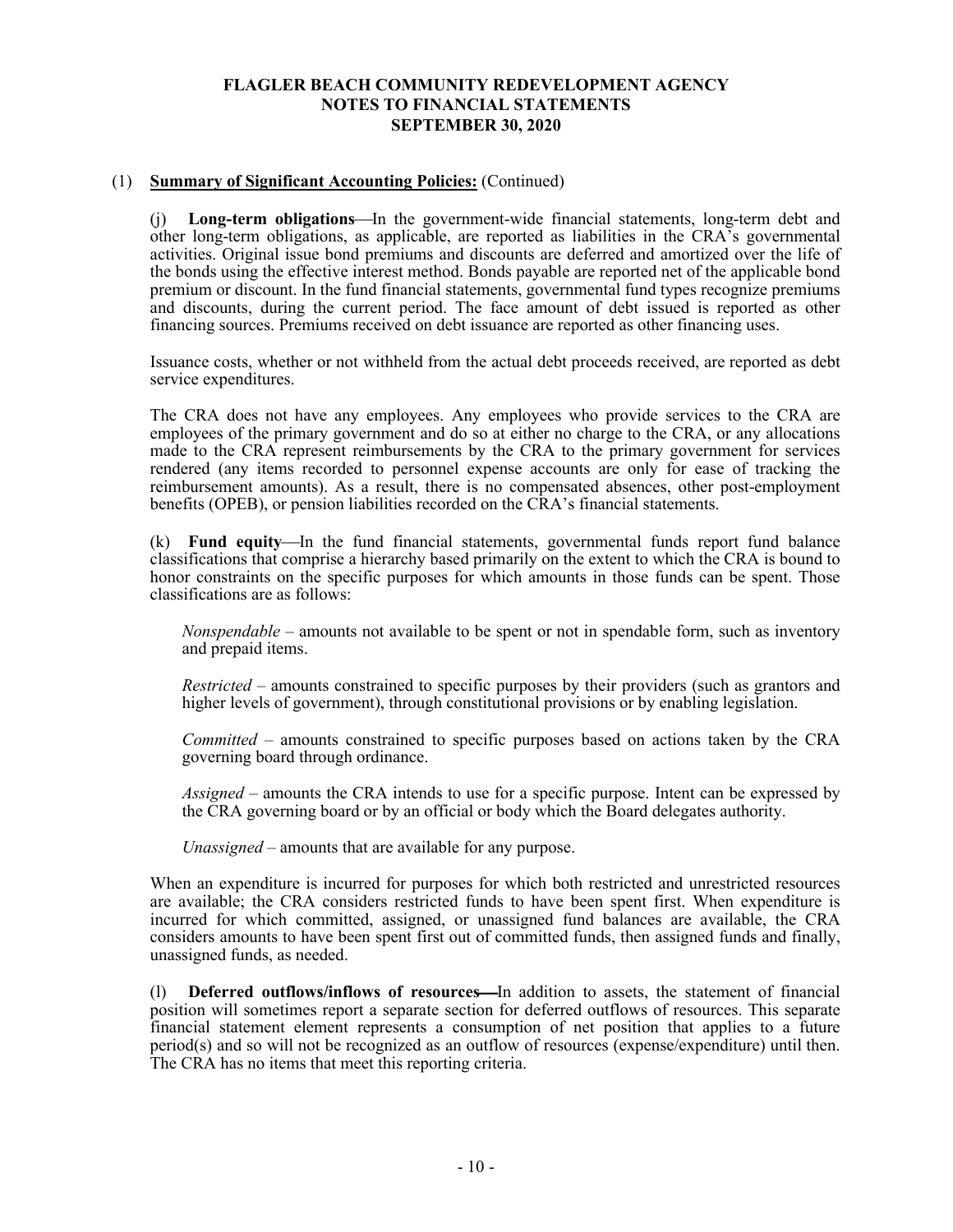## (1) **Summary of Significant Accounting Policies:** (Continued)

In addition to liabilities, the statement of financial position will sometimes report a separate section for *deferred inflows of resources*. This separate financial statement element represents an acquisition of net position that applies to a future period and will not be recognized as an inflow of resources (revenue) until that time. The CRA has no items that meet this reporting criteria.

(m) **Net position flow assumption –** Sometimes the CRA will fund outlays for a particular purpose from both restricted and unrestricted resources. In order to determine amounts reported as restricted and unrestricted net position, it is the CRA's policy to consider restricted net position to have been used before unrestricted net position is applied.

(n) **Use of estimates**Management uses estimates and assumptions in preparing financial statements in accordance with generally accepted accounting principles. Those estimates and assumptions affect the reported amounts of assets and liabilities, the disclosure of contingent assets and liabilities, and the reported revenue and expenses. Actual results could vary from the estimates assumed in preparing the financial statements.

## (2) **Reconciliation of Government-Wide and Fund Financial Statements:**

(a) **Explanation of certain differences between the governmental fund balance sheet and the government-wide statement of net position—Following the governmental fund balance sheet is a** reconciliation between fund balance – total governmental funds and net position – governmental activities as reported in the government-wide statement of net position. Long-term liabilities, including notes payable, are not due and payable in the current period and therefore are not reported in the funds, including \$653,000 of notes payable and \$8,260 of accrued interest at year-end. Capital assets are not considered current financial resources and therefore not reported in the funds, including \$2,971,631 in net depreciable capital assets at year-end.

(b) **Explanation of certain differences between the governmental fund statement of revenues, expenditures, and changes in fund balances and the government-wide statement of activities** Following the governmental fund statement of revenues, expenditures, and changes in fund balances, there is a reconciliation between net changes in fund balances - total governmental funds and changes in net position of governmental activities as reported in the government-wide statement of activities. The expenditure of capital outlay of \$128,460 consumes the current financial resources of governmental funds. The change in accrued interest on notes payable of \$8,260 and depreciation on capital assets of \$322,397 do not require the use of current financial resources, and therefore, are not reported as expenditures in the governmental funds.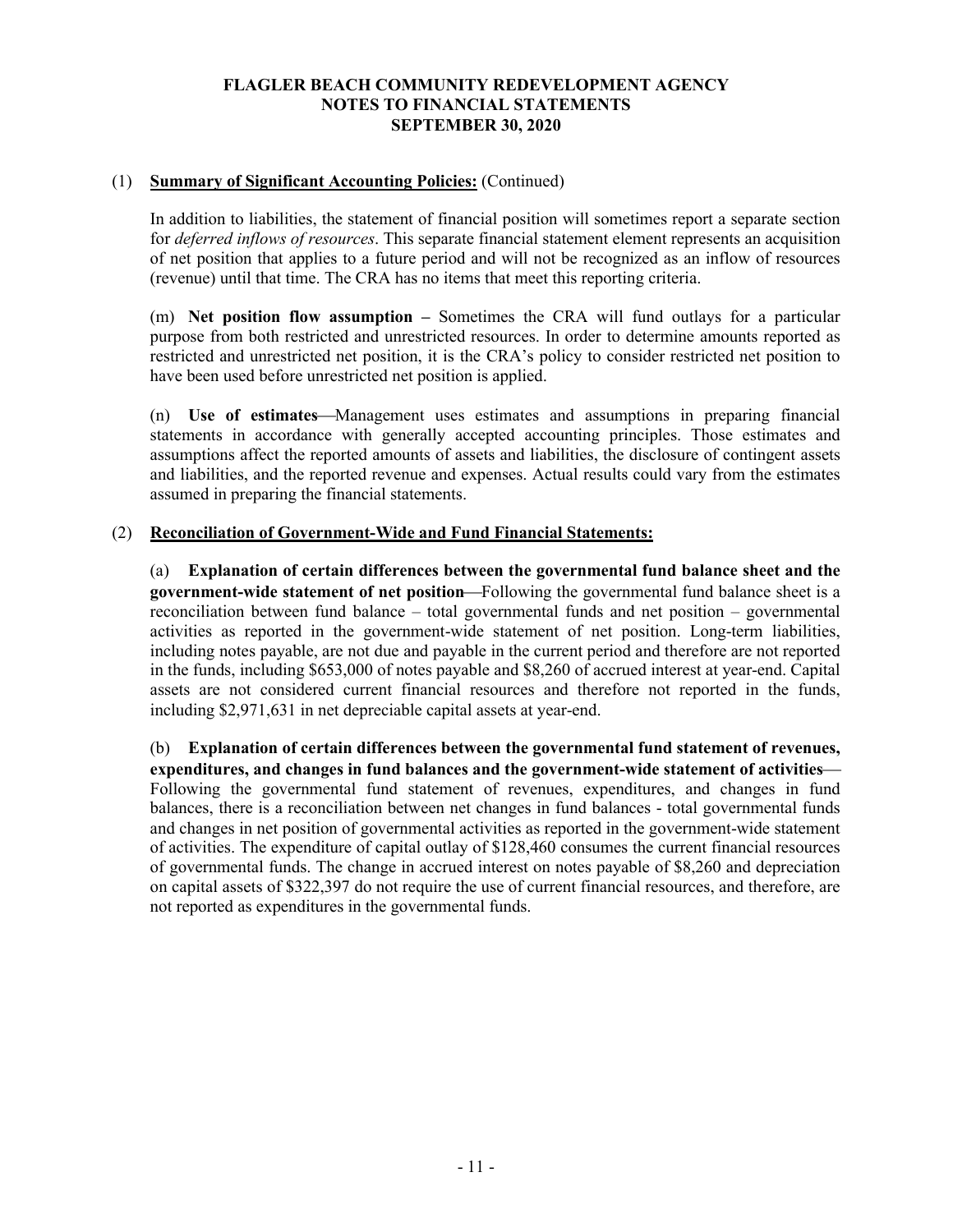### (3) **Deposits and Investments:**

The CRA is subject to the investment policy of the primary government and maintains interest-bearing banking accounts for substantially all CRA funds. Additional accounts are held for various other purposes, or to segregate cash balances for amounts which are restricted or held on behalf of others. State statutes authorize the CRA to invest excess funds in time deposits, or obligations of the principal and interest of which are unconditionally guaranteed by, the United States Government, commercial paper, corporate bonds, repurchase agreements and/or the State Board of Administration (SBA) Local Government Surplus Trust Fund Investment Pool or other investment vehicles authorized by local ordinance.

As of September 30, 2020, all CRA deposits were covered by private bank acquired insurance, Securities Investor Protection Corporation (SIPC) insurance, private broker/dealer acquired insurance, Federal Depository Insurance Corporation (FDIC) insurance, and/or the State of Florida collateral pool established under the Florida Security for Public Deposits Act (the Act). The Act established guidelines for qualification and participation by banks and savings associations, procedures for administration of the collateral requirements and characteristics of eligible collateral. Under the Act, the qualified depository must pledge at least 50% of the average daily balance for each month of all public deposits in excess of any applicable deposit insurance. Additional collateral, up to 125% may be required if deemed necessary.

All of the CRA's deposits are held with public depositories and as of September 30, 2020, the CRA's deposits and investments were not subject to any substantial interest rate, credit, or concentration risks.

### (4) **Capital Assets:**

Capital asset activity for the fiscal year ended September 30, 2020, is as follows:

### **Governmental activities:**

|                                             | Beginning Balance | Increases  |    | Decreases | <b>Ending Balance</b> |
|---------------------------------------------|-------------------|------------|----|-----------|-----------------------|
| Capital assets being depreciated:           |                   |            |    |           |                       |
| Improvements                                | \$                | 128.460    | S  |           | 128,460               |
| Infrastructure                              | 5,860,656         |            |    |           | 5,860,656             |
| Total assets being depreciated              | 5,860,656         | 128,460    |    |           | 5,989,116             |
| Less: accumulated depreciation              | (2,695,088)       | (322, 397) |    |           | (3,017,485)           |
| Total capital assets being depreciated, net | 3,165,568         | (193, 937) |    |           | 2,971,631             |
| Governmental activities capital assets, net | 3,165,568         | (193, 937) | £. |           | 2,971,631             |

Depreciation expense of \$322,397 was charged to the general government function.

## (5) **Long-Term Liabilities:**

Long-term liability activity for the year ended September 30, 2020, was as follows:

|                                                            | <b>Beginning</b><br><b>Balance</b> | Additions |                  | <b>Deletions</b> |      | Ending<br><b>Balance</b> | Due Within<br><b>One Year</b> |
|------------------------------------------------------------|------------------------------------|-----------|------------------|------------------|------|--------------------------|-------------------------------|
| <b>Governmental activities:</b><br>Bonds and notes payable | 653,000 \$                         |           | $\sim$ 100 $\mu$ |                  | $-8$ | 653,000                  | 58,000                        |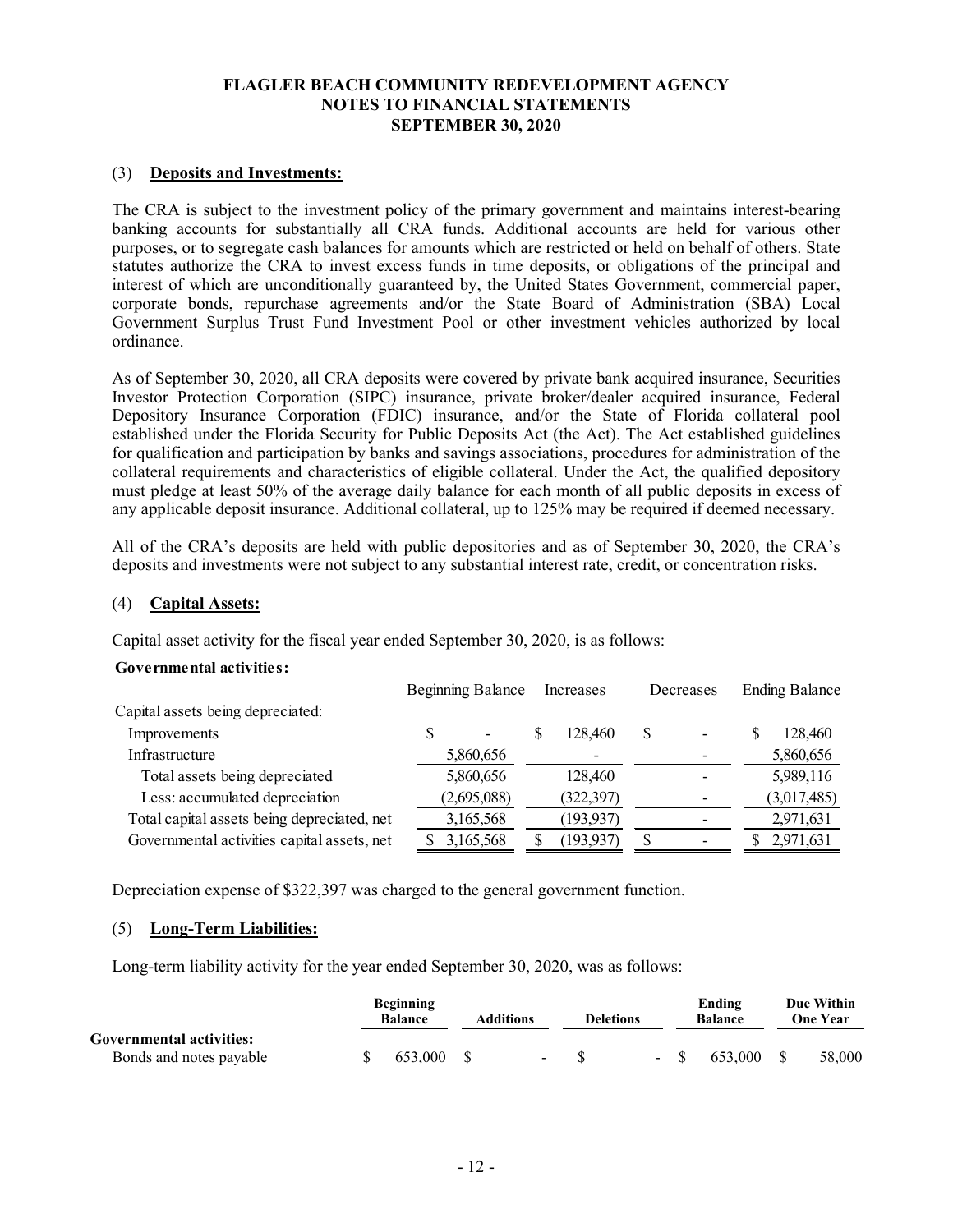## (5) **Long-Term Liabilities:** (Continued)

Bonds and notes payable in the CRA's governmental activities at September 30, 2020, were comprised of the following obligations:

Refunding Revenue Note, Series 2015, July 10, 2015 with principal attributable to the CRA of \$873,000. The interest rate of 2.53%, with interest payments due semi-annually, and principal payments due annually through 2030, and secured by tax increment revenues. The outstanding balance at September 30, 2020, was \$653,000.

Annual debt service requirements to maturity for the CRA's governmental activities bonds and notes payable are as follows:

| <b>Year Ending</b> |   | <b>Governmental Activities</b> |    |          |       |         |  |
|--------------------|---|--------------------------------|----|----------|-------|---------|--|
| September 30,      |   | Principal                      |    | Interest | Total |         |  |
| 2021               | S | 58,000                         | S  | 15,787   | S     | 73,787  |  |
| 2022               |   | 60,000                         |    | 14,295   |       | 74,295  |  |
| 2023               |   | 61,000                         |    | 12,764   |       | 73,764  |  |
| 2024               |   | 63,000                         |    | 11,195   |       | 74,195  |  |
| 2025               |   | 64,000                         |    | 9,589    |       | 73,589  |  |
| 2026-2030          |   | 347,000                        |    | 22,379   |       | 369,379 |  |
| Total              |   | 653,000                        | \$ | 86,009   | \$.   | 739,009 |  |

## (6) **Commitments and Contingencies:**

The CRA is engaged in various liability claims incidental to the conduct of its general government operations at September 30, 2020. The outcomes of established claims are included in these financial statements. In the opinion of the CRA and the primary government's legal counsel, no legal proceedings are pending or threatened against the CRA which are not covered by applicable insurance which would inhibit its ability to perform its operations or materially affect its financial condition.

The CRA is exposed to various risks of loss related to torts; theft of, damage to, and destruction of assets; errors and omissions; injuries to employees; and natural disasters, all of which is satisfactorily insured by limited risk, high deductible commercial general liability insurance. Commercial insurance policies are also obtained for other risks of loss, including employee health and accident insurance. Settled claims resulting from these risks have not exceeded commercial insurance coverage in any of the past three years.

During the year ended September 30, 2020, local, U.S., and world governments have encouraged selfisolation to curtail the spread of the global pandemic, coronavirus disease (COVID-19), by mandating temporary work stoppage in many sectors and imposing limitations on travel and size and duration of group meetings. Most industries are experiencing disruption to business operations and the impact of reduced consumer spending and investment markets have been substantially impacted. There is unprecedented uncertainty surrounding the duration of the pandemic, its potential economic ramifications, and any government actions to mitigate them. Accordingly, while management cannot quantify the financial and other future impact to the CRA as of July 27, 2021, management believes that an impact on the CRA's financial position and results of future operations is reasonably possible.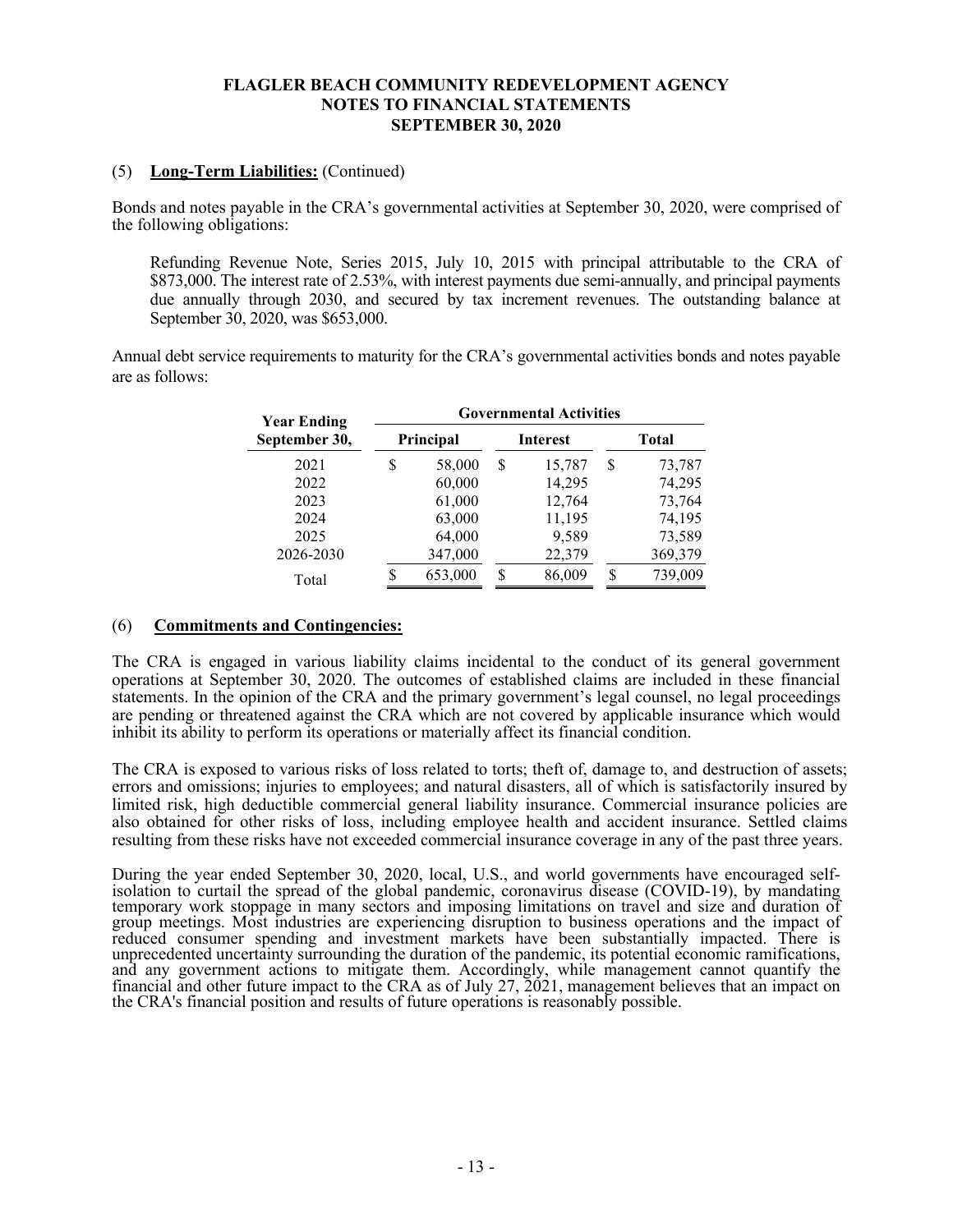### (7) **Recent Accounting Pronouncements:**

The Governmental Accounting Standards Board (GASB) has issued several pronouncements that have effective dates that may impact future financial statements. Listed below are pronouncements with required implementation dates, as adjusted based on the impacts of GASB Statement No. 95, effective for subsequent fiscal years that have not yet been implemented. Management has not currently determined what, if any, impact implementation of the following will have on the CRA's financial statements:

- (a) GASB issued Statement No. 87, *Leases*, in June 2017. GASB 87 increases the usefulness of governments' financial statements by requiring recognition of certain lease assets and liabilities for leases that previously were classified as operating leases and recognized as inflows of resources or outflows of resources based on the payment provisions of the contract. It establishes a single model for lease accounting based on the foundational principle that leases are financings of the right to use an underlying asset. The provisions in GASB 87 are effective for periods beginning after June 15, 2021
- (b) GASB issued Statement No. 96, *Subscription-Based Information Technology Arrangements*, in May 2020. provides guidance on the accounting and financial reporting for subscriptionbased information technology arrangements (SBITAs) for government end users (governments). This Statement (1) defines a SBITA; (2) establishes that a SBITA results in a right-to-use subscription asset—an intangible asset—and a corresponding subscription liability; (3) provides the capitalization criteria for outlays other than subscription payments, including implementation costs of a SBITA; and (4) requires note disclosures regarding a SBITA. To the extent relevant, the standards for SBITAs are based on the standards established in Statement No. 87, Leases, as amended. The provisions in GASB 96 are effective for periods beginning after June 15, 2022.

### (8) **Restatement of Net Position:**

The CRA recorded accrued interest in a prior year. During the year ended September 30, 2020, it was determined that the balance of accrued interest was paid but the accrued interest was not reduced at September 30, 2019. Accordingly, a restatement of net position was recorded to remove the accrued interest, as well as restate the balance of beginning net position. See below for a summary of the financial statement items affected:

|                                  | <b>As Previously</b><br><b>Reported</b> | Adjustment       | <b>As Restated</b> |
|----------------------------------|-----------------------------------------|------------------|--------------------|
| Accrued interest<br>Net position | $(8.260)$ \$<br>(2,716,447)             | 8.260<br>(8,260) | (2.724.707)        |
| Total                            | $(2,724,707)$ \$                        |                  | (2,724,707)        |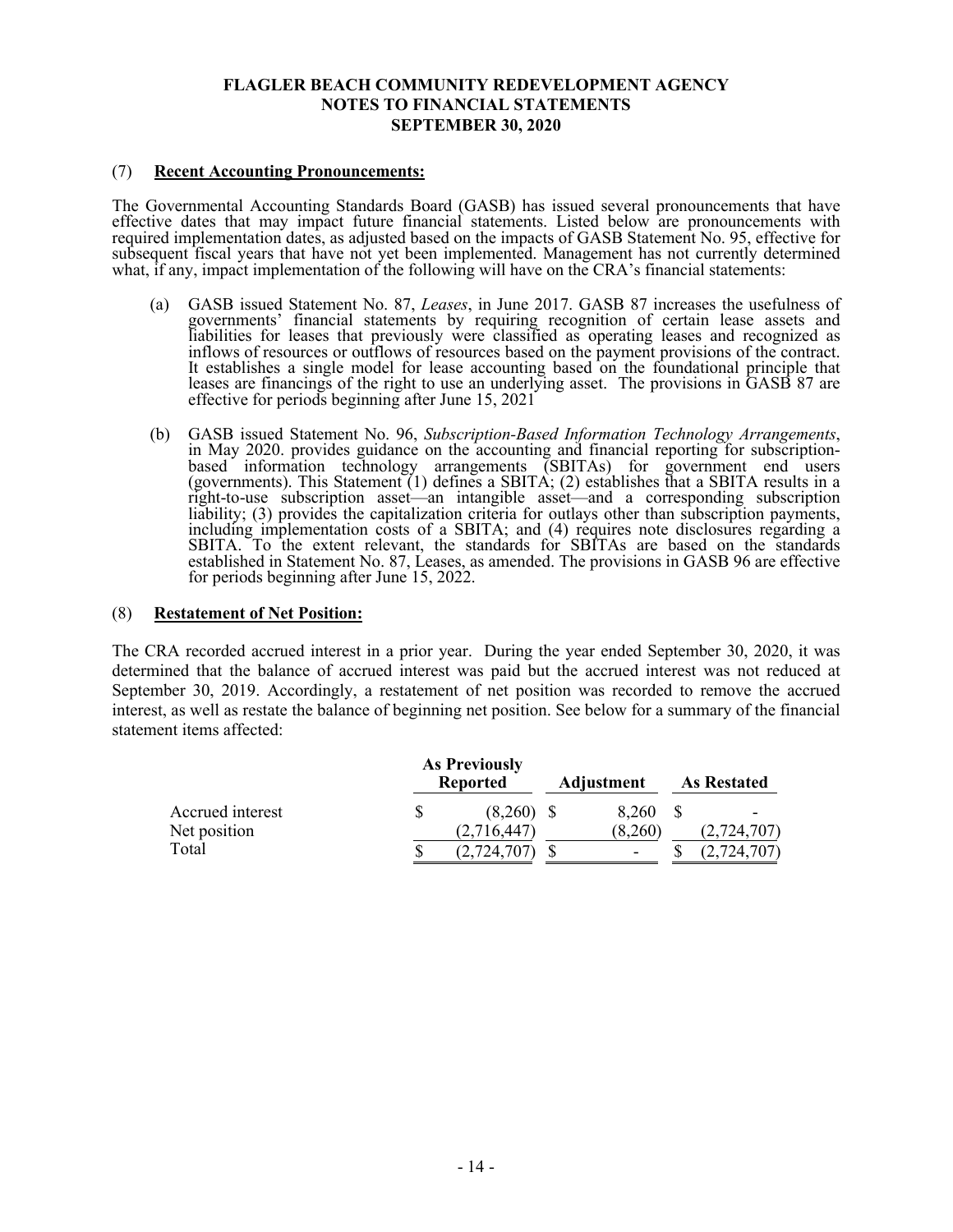**REQUIRED SUPPLEMENTARY INFORMATION**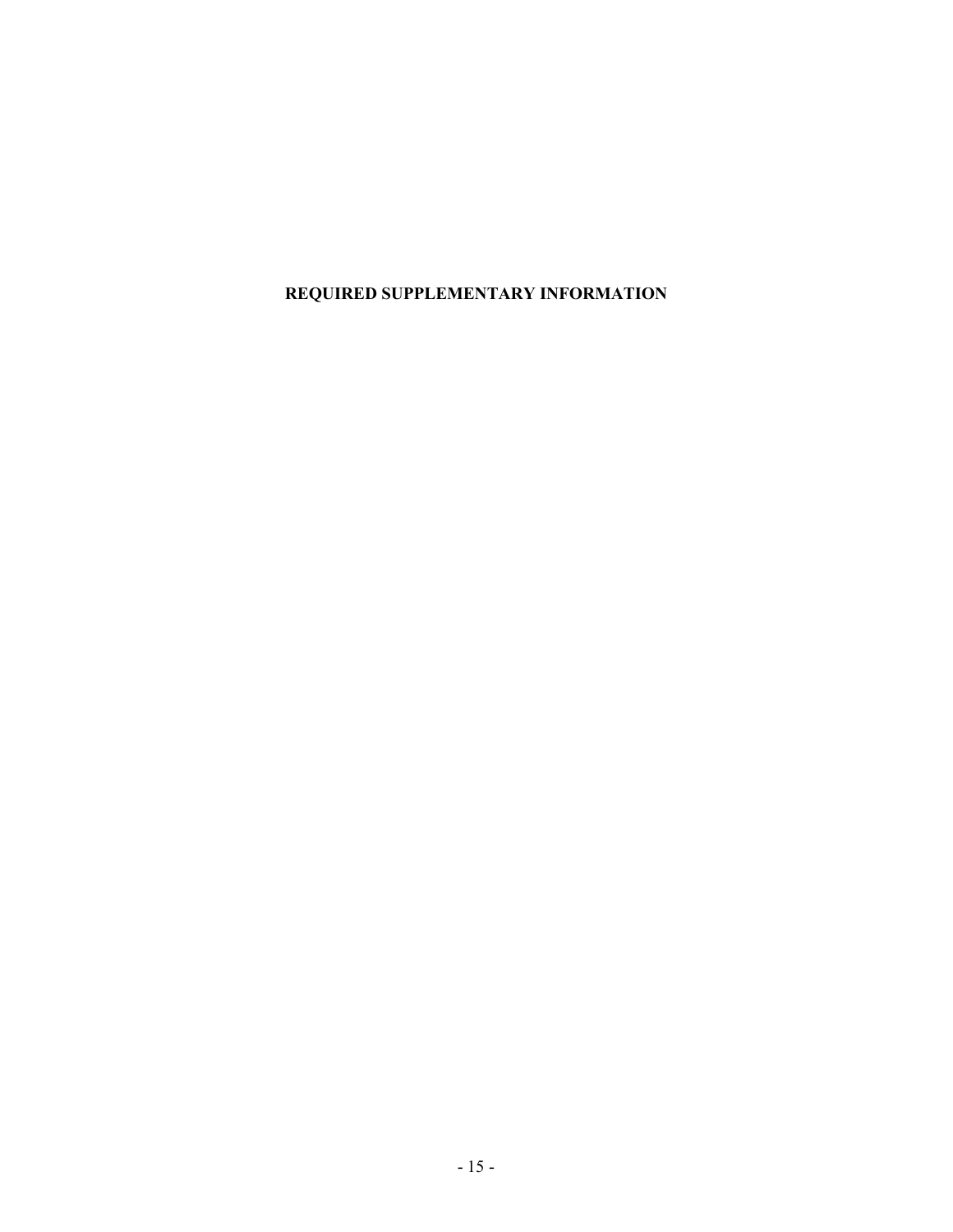#### **FLAGLER BEACH COMMUNITY REDEVELOPMENT AGENCY SCHEDULE OF REVENUES, EXGENDITURES AND CHANGES IN FUND BALANCE BUDGET AND ACTUAL - GENERAL FUND FOR THE YEAR ENDED SEPTEMBER 30, 2020**

| <b>Budgeted Amounts</b>              |               |          |     |           |    |         | <b>Variance with</b><br><b>Final Budget -</b><br><b>Positive</b> |            |  |
|--------------------------------------|---------------|----------|-----|-----------|----|---------|------------------------------------------------------------------|------------|--|
|                                      |               | Original |     | Final     |    | Actual  |                                                                  | (Negative) |  |
| <b>Revenues</b>                      |               |          |     |           |    |         |                                                                  |            |  |
| Taxes                                | <sup>\$</sup> | 324,863  | \$  | 324,863   | \$ | 311,296 | \$                                                               | (13, 567)  |  |
| Total revenues                       |               | 324,863  |     | 324,863   |    | 311,296 |                                                                  | (13, 567)  |  |
| <b>Expenditures</b>                  |               |          |     |           |    |         |                                                                  |            |  |
| Current:                             |               |          |     |           |    |         |                                                                  |            |  |
| Physical environment                 |               | 112,100  |     | 128,000   |    | 98,836  |                                                                  | 29,164     |  |
| Capital outlay                       |               | 75,000   |     | 128,460   |    | 128,460 |                                                                  |            |  |
| Debt service:                        |               |          |     |           |    |         |                                                                  |            |  |
| Principal retirement                 |               | 87,047   |     | 87,047    |    |         |                                                                  | 87,047     |  |
| Interest and fiscal charges          |               | 17,114   |     | 17,114    |    | 8,854   |                                                                  | 8,260      |  |
| Total expenditures                   |               | 291,261  |     | 360,621   |    | 236,150 |                                                                  | 124,471    |  |
| Excess (deficiency) of revenues over |               |          |     |           |    |         |                                                                  |            |  |
| expenditures                         |               | 33,602   |     | (35, 758) |    | 75,146  |                                                                  | 110,904    |  |
| Fund balances, beginning of year     |               | 212,139  |     | 212,139   |    | 212,139 |                                                                  |            |  |
| Fund balances, end of year           |               | 245,741  | \$. | 176,381   | S  | 287,285 | S                                                                | 110,904    |  |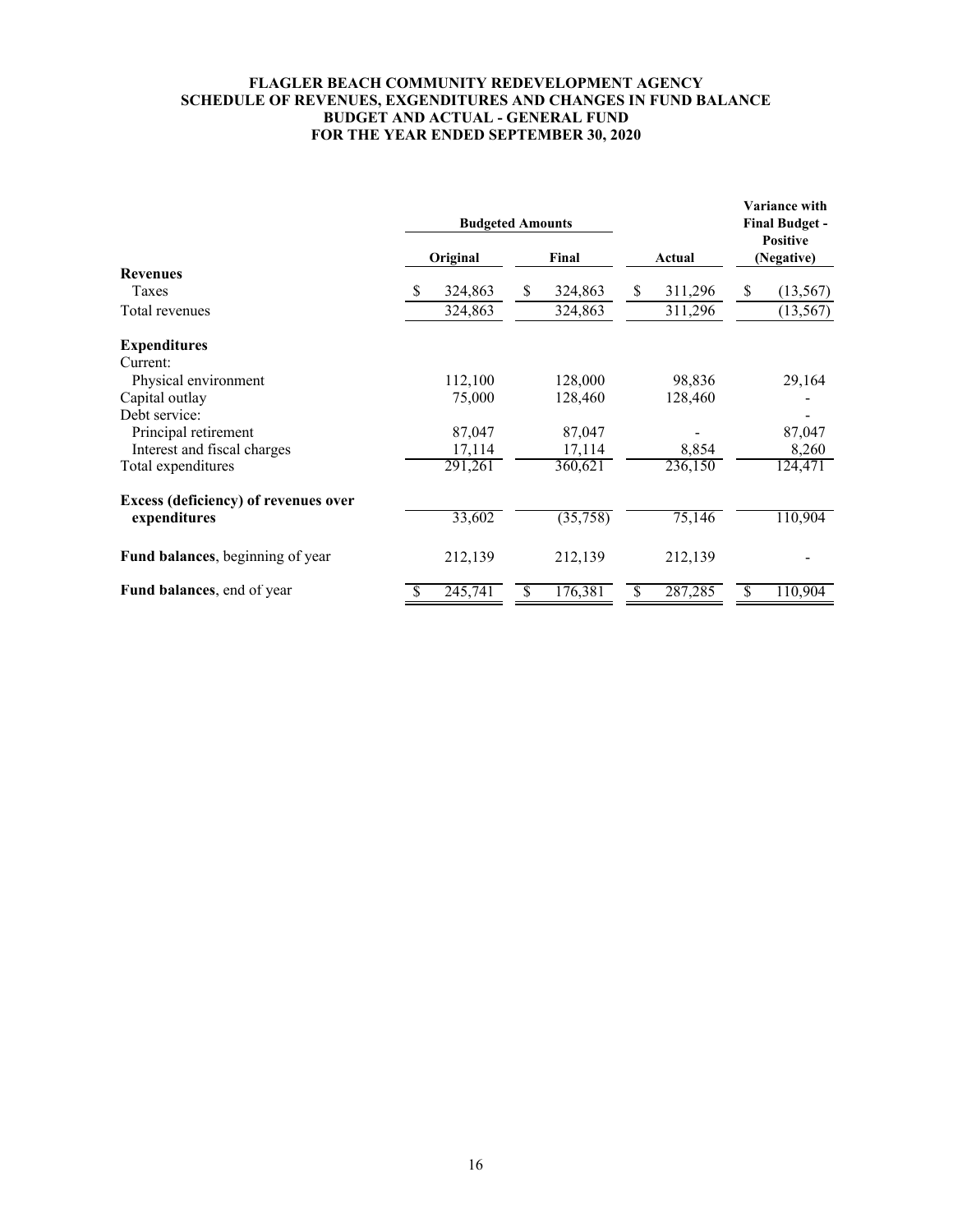

### **INDEPENDENT AUDITORS' REPORT ON INTERNAL CONTROL OVER FINANCIAL REPORTING AND ON COMPLIANCE AND OTHER MATTERS BASED ON AN AUDIT OF FINANCIAL STATEMENTS PERFORMED IN ACCORDANCE WITH** *GOVERNMENT AUDITING STANDARDS*

To the Governing Board, Flagler Beach Community Redevelopment Agency:

We have audited, in accordance with auditing standards generally accepted in the United States of America and the standards applicable to the financial audits contained in *Government Auditing Standards* issued by the Comptroller General of the United States, the financial statements of the governmental activities and each major fund of the Flagler Beach Community Redevelopment Agency (the CRA), as of and for the year ended September 30, 2020, and the related notes to the financial statements, which collectively comprise the CRA's basic financial statements and have issued our report thereon dated July 27, 2021.

### *Internal Control over Financial Reporting*

In planning and performing our audit of the financial statements, we considered the CRA's internal control over financial reporting (internal control) as a basis for designing the audit procedures that are appropriate in the circumstances for the purpose of expressing our opinion on the financial statements, but not for the purpose of expressing an opinion on the effectiveness of the CRA's internal control. Accordingly, we do not express an opinion on the effectiveness of the CRA's internal control.

A *deficiency in internal control* exists when the design or operation of a control does not allow management or employees in the normal course of performing their assigned functions, to prevent, or detect and correct misstatements on a timely basis. A *material weakness* is a deficiency, or a combination of deficiencies, in internal control, such that there is a reasonable possibility that a material misstatement of the entity's financial statements will not be prevented, or detected and corrected on a timely basis. A *significant deficiency* is a deficiency, or a combination of deficiencies, in internal control that is less severe than a material weakness, yet important enough to merit attention by those charged with governance.

Our consideration of internal control was for the limited purpose described in the first paragraph of this section and was not designed to identify all deficiencies in internal control that might be material weaknesses or significant deficiencies and therefore, material weaknesses or significant deficiencies may exist that have not been identified. We did identify certain deficiencies in internal control, described below, that we consider to be material weaknesses:

121 Executive Circle 133 East Indiana Avenue Daytona Beach, FL 32114-1180 DeLand, FL 32724-4329 Telephone: 386-257-4100 Telephone: 386-738-3300

5931 NW 1st Place Gainesville, FL 32607-2063 Telephone: 352-378-1331

2477 Tim Gamble Place, Suite 200 Tallahassee, FL 32308-4386 Telephone: 850-386-6184

Website: www.jmco.com | Email: info@jmco.com | Member of AGN International with offices in principal cities worldwide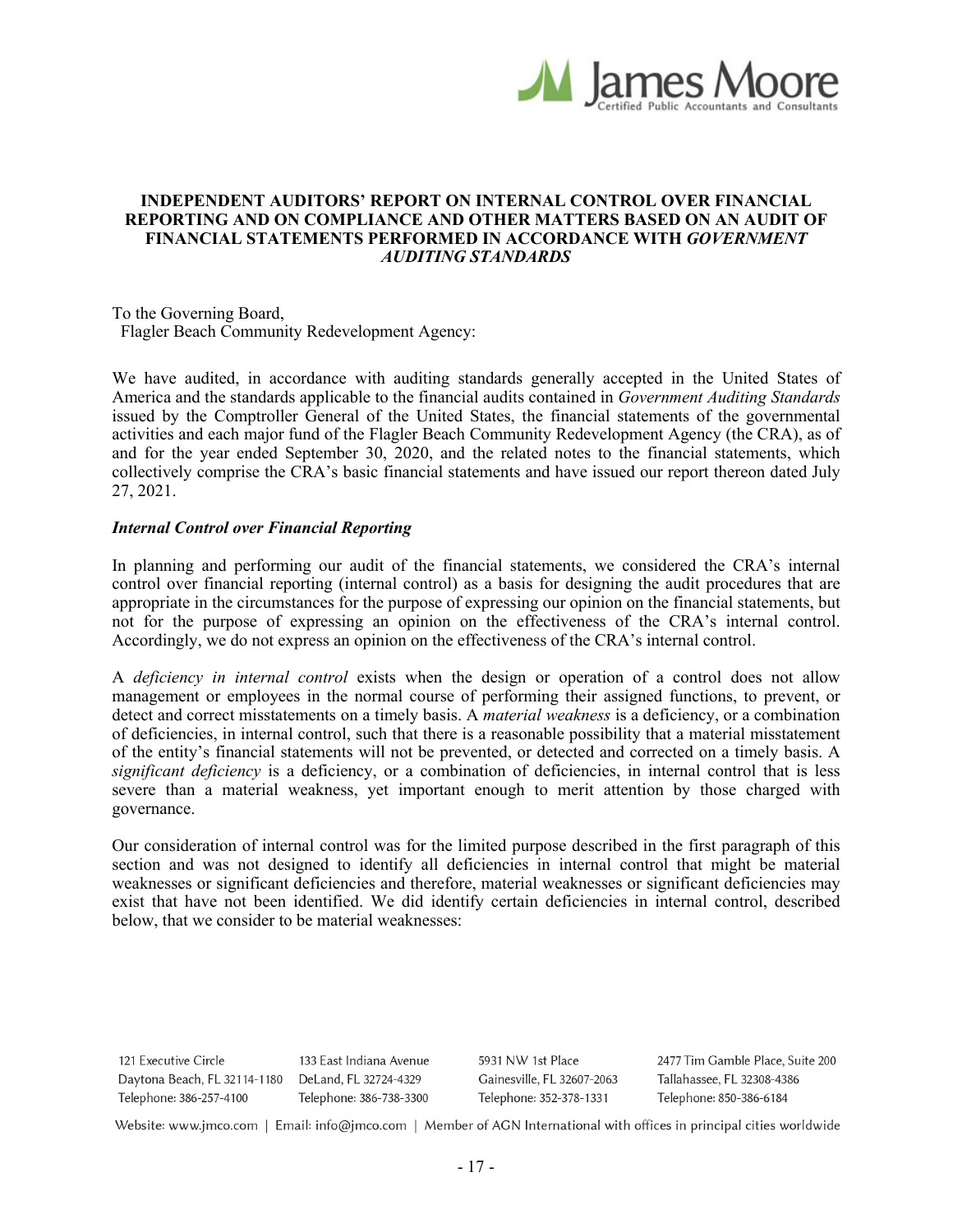## **2020-001 Reconciliation of Account Balances and Audit Adjustments**

Internal controls over financial reporting should include timely year-end reconciliations of all significant account balances, with such reconciliations to also include procedures related to the proper cutoff of significant revenue and expense activities. These reconciliations should be performed on a timely and regular basis to help prevent misappropriation and ensure timely identification of errors or other issues. For the year ended September 30, 2020, many accounts were not reconciled on a timely basis and certain adjustments were required to be made to the accounting records subsequent to the start of the audit process related to year-end accrual entries. We noted this to be largely due to significant personnel turnover during and subsequent to year-end. Internal controls over financial reporting should include timely year-end reconciliations of all significant account balances, with such reconciliations to also include procedures related to the proper cutoff of significant revenue and expense activities. These reconciliations should be performed on a timely and regular basis to help prevent misappropriation and ensure timely identification of errors or other issues. We recommend management select and apply the appropriate accounting principles to prepare the financial statements in accordance with generally accepted accounting principles.

### *Compliance and Other Matters*

As part of obtaining reasonable assurance about whether the CRA's financial statements are free of material misstatement, we performed tests of its compliance with certain provisions of laws, regulations, contracts, and grant agreements, noncompliance with which could have a direct and material effect on the financial statements. However, providing an opinion on compliance with those provisions wa s not an objective of our audit and, accordingly, we do not express such an opinion. The results of our tests disclosed no instances of noncompliance or other matters that are required to be reported under *Government Auditing Standards*.

## **Management's Response to Findings**

The CRA's responses to the findings identified in our audit are outlined as listed in the table of contents. The CRA's response was not subjected to the auditing procedures applied in the audit of the financial statements, and accordingly, we express no opinion on it.

### **Purpose of this Report**

The purpose of this report is solely to describe the scope of our testing of internal control and compliance and the results of that testing, and not to provide an opinion on the effectiveness of the entity's internal control or on compliance. This report is an integral part of an audit performed in accordance with *Government Auditing Standards* in considering the entity's internal control and compliance. Accordingly, this communication is not suitable for any other purpose.

James Masse : lo., P.L.

Daytona Beach, Florida July 27, 2021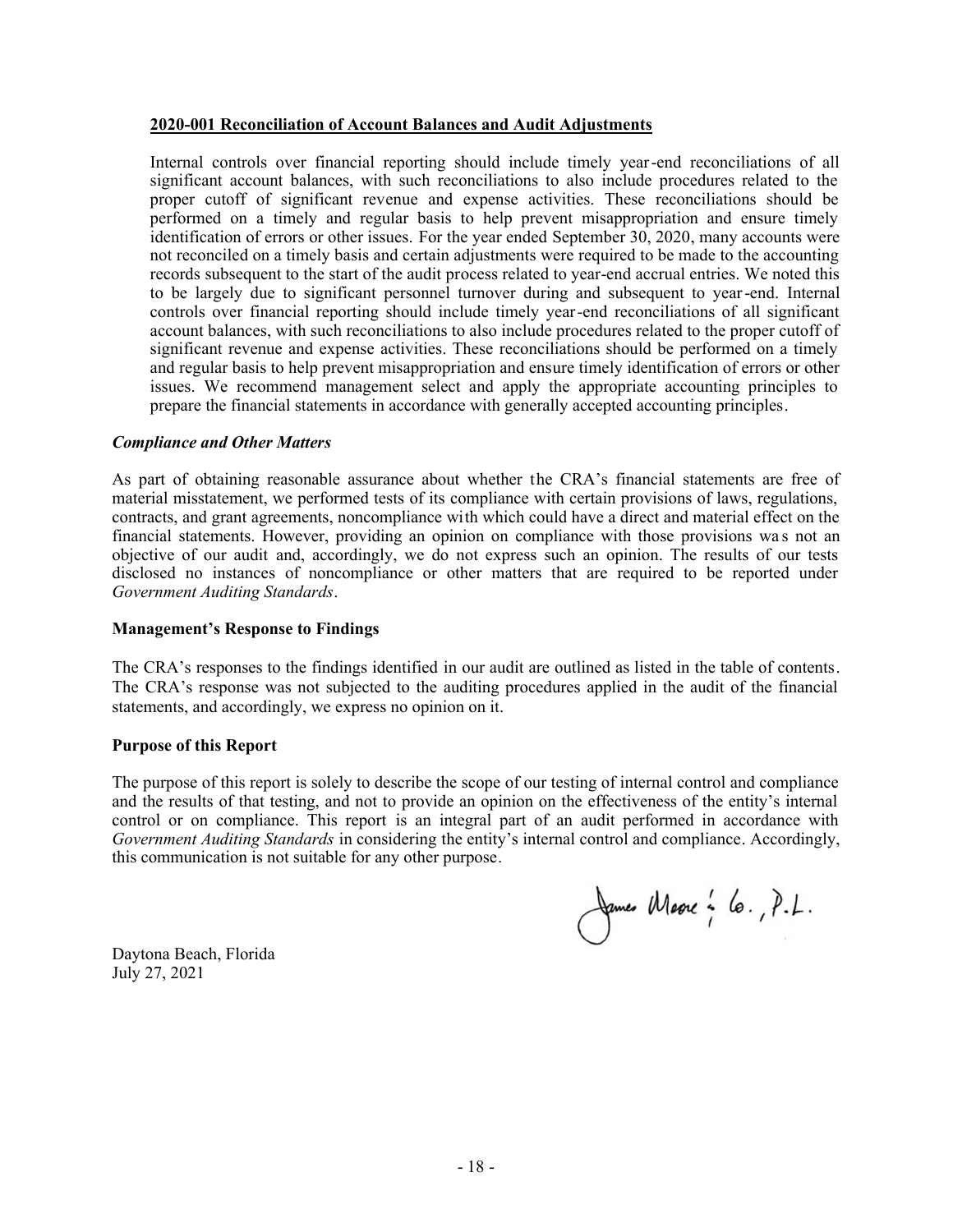

### **INDEPENDENT AUDITORS' MANAGEMENT LETTER REQUIRED BY CHAPTER 10.550, RULES OF THE STATE OF FLORIDA OFFICE OF THE AUDITOR GENERAL**

To the Governing Board, Flagler Beach Community Redevelopment Agency:

#### **Report on the Financial Statements**

We have audited the basic financial statements of the Flagler Beach Community Redevelopment Agency (the CRA), as of and for the fiscal year ended September 30, 2020, and have issued our report thereon dated July 27, 2021.

### **Auditors' Responsibility**

We conducted our audit in accordance with auditing standards generally accepted in the United States of America; the standards applicable to financial audits contained in *Government Auditing Standards,* issued by the Comptroller General of the United States; and Chapter 10.550, Rules of the Florida Auditor General.

### **Other Reporting Requirements**

We have issued our Independent Auditors' Report on Internal Control over Financial Reporting and Compliance and Other Matters Based on an Audit of Financial Statements Performed in Accordance with *Government Auditing Standards*; and Independent Accountants' Report on an examination conducted in accordance with *AICPA Professional Standards*, AT-C Section 315, regarding compliance requirements in accordance with Chapter 10.550, Rules of the Auditor General. Disclosures in those reports, which are dated July 27, 2021, should be considered in conjunction with this management letter.

### **Prior Audit Findings**

Section 10.554(1)(i)1., Rules of the Auditor General, requires that we determine whether or not corrective actions have been taken to address findings and recommendations made in the preceding annual financial audit report. No prior separate audit has been performed for the CRA, therefore there are no prior findings and recommendations.

### **Official Title and Legal Authority**

Section 10.554(1)(i)4., Rules of the Auditor General, requires that the name or official title and legal authority for the primary government and each component unit of the reporting entity be disclosed in this management letter, unless disclosed in the notes to the financial statements. The legal authority for the CRA is disclosed in Note 1 of the basic financial statements.

| 121 Executive Circle         | 133 East Indiana Avenue | 5931 NW 1st Place          | 2477 Tim Gamble Place, Suite 200 |
|------------------------------|-------------------------|----------------------------|----------------------------------|
| Daytona Beach, FL 32114-1180 | DeLand, FL 32724-4329   | Gainesville, FL 32607-2063 | Tallahassee, FL 32308-4386       |
| Telephone: 386-257-4100      | Telephone: 386-738-3300 | Telephone: 352-378-1331    | Telephone: 850-386-6184          |

Website: www.jmco.com | Email: info@jmco.com | Member of AGN International with offices in principal cities worldwide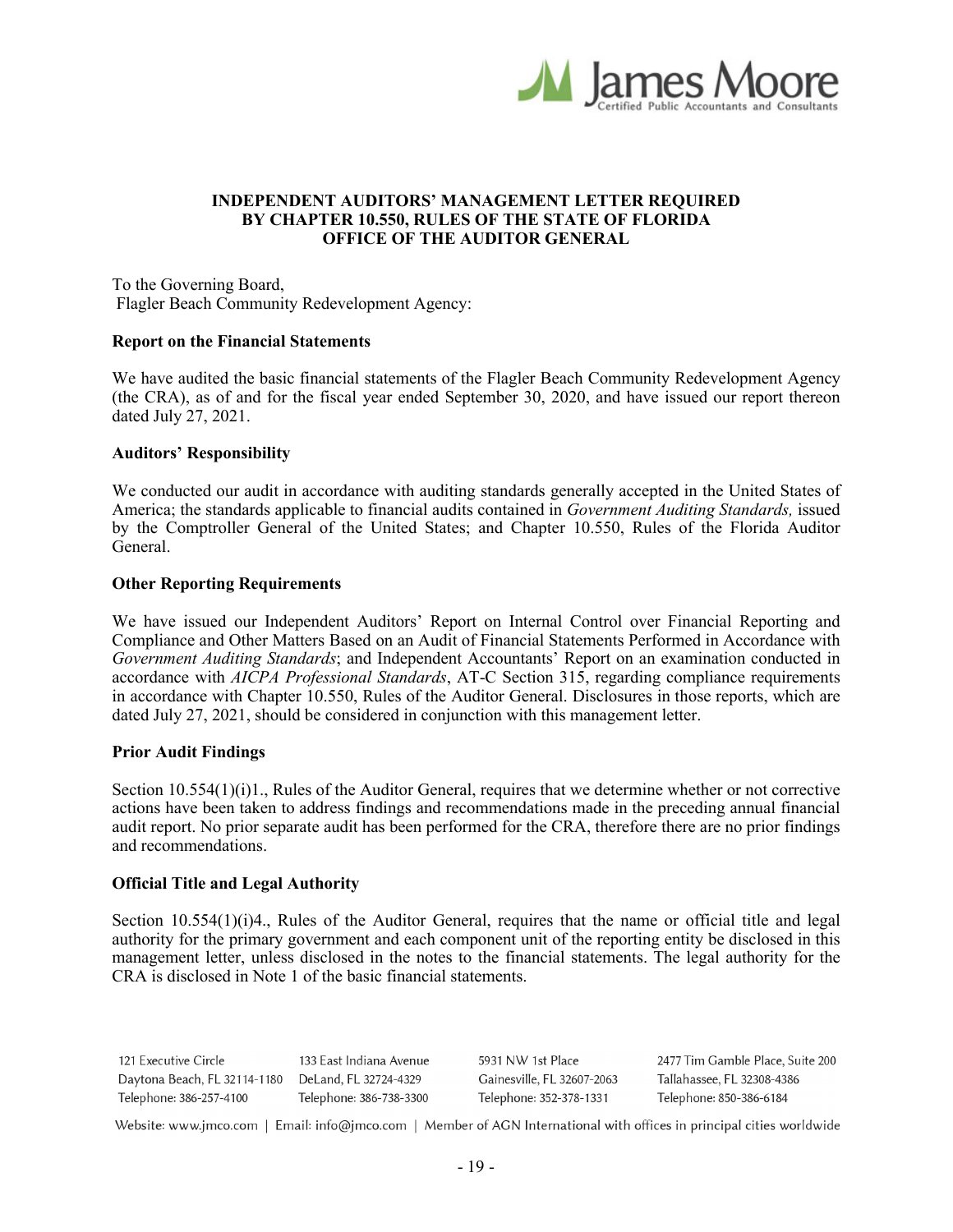### **Financial Condition and Management**

Sections 10.554(1)(i)5.a. and 10.556(7), Rules of the Auditor General, require us to apply appropriate procedures and communicate the results of our determination as to whether or not the CRA has met one or more of the conditions described in Section 218.503(1), Florida Statutes, and to identify the specific conditions met. In connection with our audit, we determined that the CRA, did not meet any of the conditions described in Section 218.503(1), Florida Statutes.

Pursuant to Sections 10.554(1)(i)5.b. and 10.556(8), Rules of the Auditor General, we applied financial condition assessment procedures for the CRA. It is management's responsibility to monitor the CRA's financial condition, and our financial condition assessment was based in part on representations made by management and the review of financial information provided by same.

Section  $10.554(1)(i)2$ . Rules of the Auditor General, requires that we communicate any recommendations to improve financial management. In connection with our audit, we had no such recommendations.

### **Additional Matters**

Section 10.554(1)(i)3., Rules of the Auditor General, requires us to communicate noncompliance with provisions of contracts or grant agreements, or abuse, that have occurred, or are likely to have occurred, that have an effect on the financial statements that is less than material but which warrants the attention of those charged with governance. In connection with our audit, we did not have any such findings.

### **Purpose of this Letter**

Our management letter is intended solely for the information and use of the Legislative Auditing Committee, members of the Florida Senate and Florida House of Representatives, the Florida Auditor General, Federal and other granting agencies, the CRA's governing board and applicable management, and is not intended to be and should not be used by anyone other than these specified parties.

Daytona Beach, Florida July 27, 2021

James Masse : lo., P.L.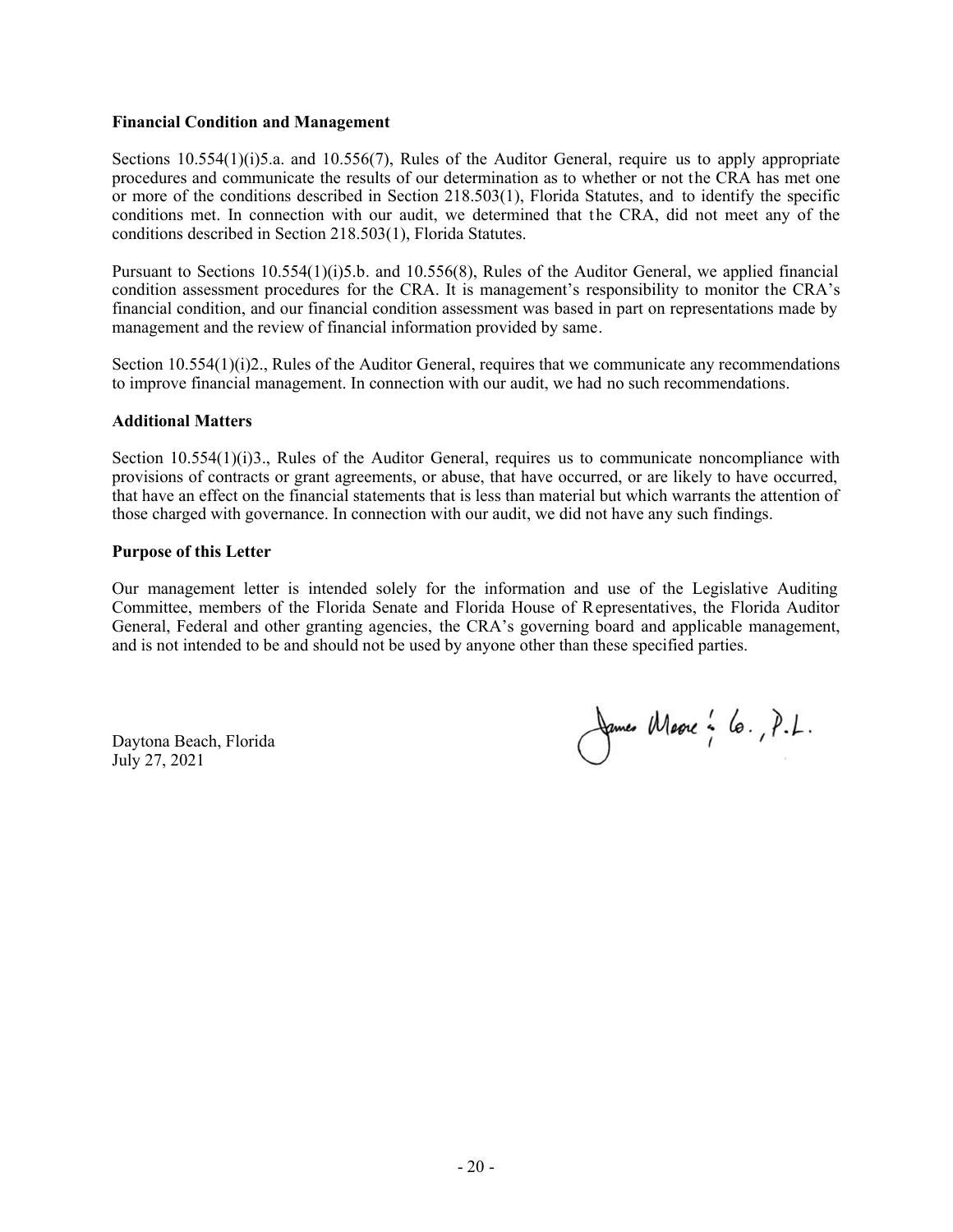

## **INDEPENDENT ACCOUNTANTS' EXAMINATION REPORT**

To the Governing Board, Flagler Beach Community Redevelopment Agency:

We have examined the Flagler Beach Community Redevelopment Agency's (the CRA) compliance with Section 218.415, Florida Statutes, *Local Government Investment Policies,* and Sections 163.387(6) and (7), Florida Statutes, *Redevelopment Trust Fund* (collectively, the "Statutes"), for the year ended September 30, 2020. Management is responsible for the CRA's compliance with those requirements. Our responsibility is to express an opinion on the CRA's compliance based on our examination.

Our examination was conducted in accordance with attestation standards established by the American Institute of Certified Public Accountants. Those standards require that we plan and perform the examination to obtain reasonable assurance about whether the CRA complied with the Statutes*,* for the year ended September 30, 2020, in all material respects. An examination involves performing procedures to obtain evidence about the CRA's compliance with those requirements. The nature, timing, and extent of the procedures selected depend on our judgment, including an assessment of risks of material noncompliance with those requirements, whether due to fraud or error. We believe that the evidence we obtained is sufficient and appropriate to provide a reasonable basis for our opinion.

In our opinion, the Flagler Beach Community Redevelopment Agency complied, in all material respects, with the Statutes for the year ended September 30, 2020.

Daytona Beach, Florida July 27, 2021

James Marrie 4 6., P.L.

121 Executive Circle Daytona Beach, FL 32114-1180 Telephone: 386-257-4100

133 East Indiana Avenue DeLand, FL 32724-4329 Telephone: 386-738-3300

5931 NW 1st Place Gainesville, FL 32607-2063 Telephone: 352-378-1331

2477 Tim Gamble Place, Suite 200 Tallahassee, FL 32308-4386 Telephone: 850-386-6184

Website: www.jmco.com | Email: info@jmco.com | Member of AGN International with offices in principal cities worldwide